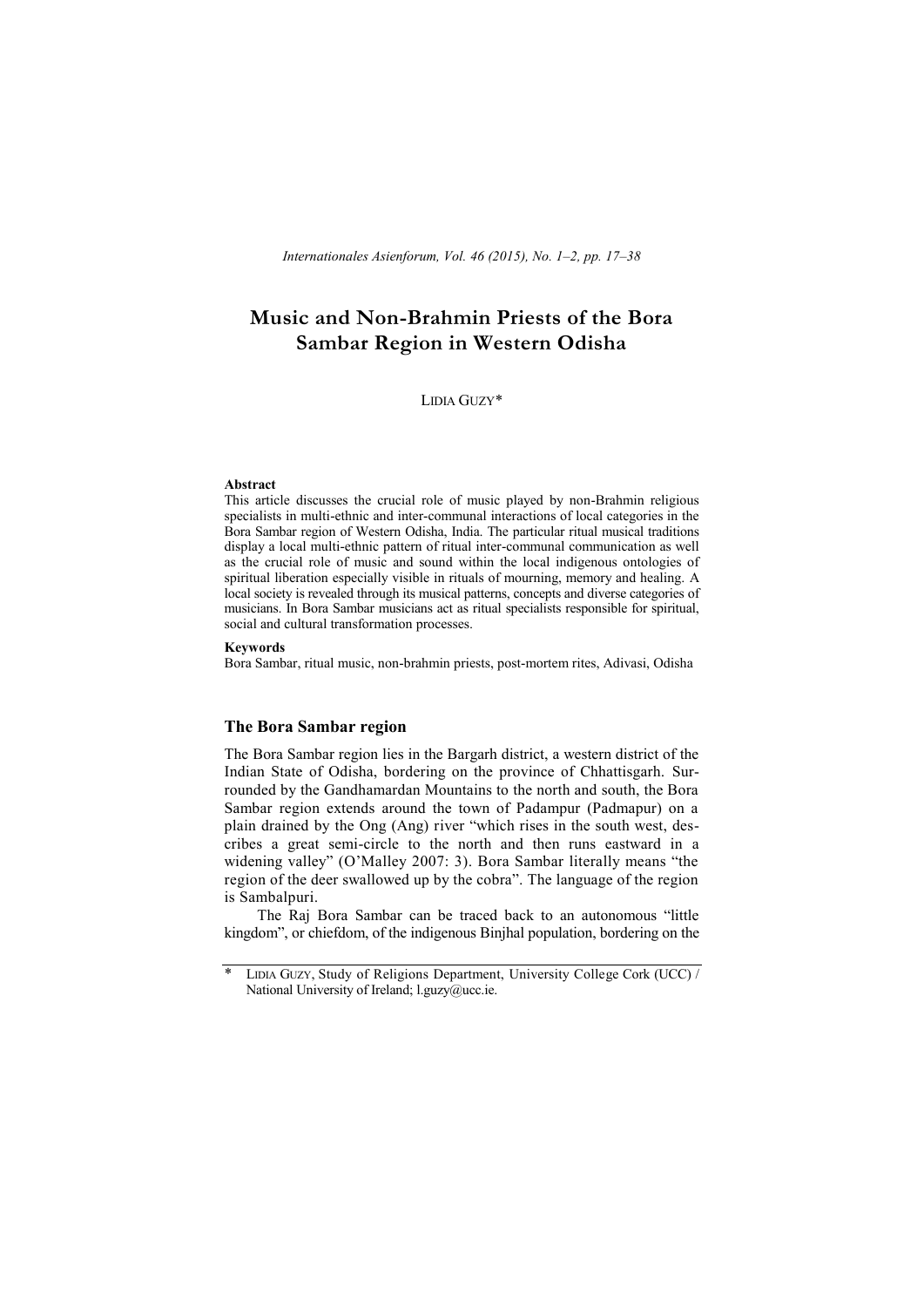tributary princely state of Patna. However, due to the "inaccessible forest tracts" (Sahoo 2007: 1) which covered large parts of the area and owing to the lack of written sources, a reconstruction of the structure and boundaries of the historical Bora Sambar kingdom remains difficult.

Bora Sambar, according to the Bengal District Gazetteers on Sambalpur of 1909, belonged to the Maharajas of Patna<sup>1</sup>, "who were the head of a cluster of States known as the Athara Garhjat (the 18 forts)" (O'Malley 2007: 21). Bora Sombar presumably was one of the Athara Garhjats, whose chiefs were indigenous Binjhal. Recent research on princely states in Orissa/Odisha has shown the important role of indigenous or tribal communities in establishing the regional autonomy of the local sovereigns, who were also called "little kings", an analytical term introduced by Bernhard S. Cohn (1987) and further developed by Burkhard Schnepel (2002).

Under British colonial rule, the status of Bora Sambar changed from Raj Bora Sambar (Bora Sambar kingdom) to Bora Sambar Zamindari. With the establishment of the *zamindari* system by the British colonial authorities in the Bengal Permanent Settlement Act in 1793, many indigenous territories were conferred on feudal lords for the purpose of revenue collection (Bijoi 2007: 15–27; Munda 2002). During the British Raj (1858–1947), with its feudal princely states headed by hereditary rulers such as *maharaja* (great king), *raja* (king) and *nawab* (governor) and *zamindar* (holder of domains for land tenure and tax collection), the Bora Sambar region was the largest of the 16 *zamindari* of the Sambalpur district (O'Malley 2007: 21; 164). The traditional relationship between the Bora Sambar chiefs and the Maharaja of Patna remained intact. It is reported that under the British Raj "the Binjhal zamindar of Borasambar still affixes the *tika* [the royal sign on the forehead of the king] to the Maharaja of Patna at the time of his accession" (ibid: 76).

#### **Bora Sambar: A name and a legend**

 $\mathcal{L}$  , we have the set of  $\mathcal{L}$ 

The name Bora Sambar is mythologically linked to the small village of Bora Sambar and to its inhabitants from the indigenous Adivasi community of the Binjhal. The word *binjhal* literally means "without sweat" and the Binjhal have a local reputation as hard fighters and good workers. The Binjhal consider themselves to be the most ancient people of the region, the local "old people" (*purkha lok*), who cleared the jungle (*safo koriba*) and invented

<sup>1</sup> Strictly speaking the Maharaja of Patna was Sambalpur overlord of the 18 forts (*garh*) from sixteenth century onwards, though Sambalpur started as a junior branch of Patna State.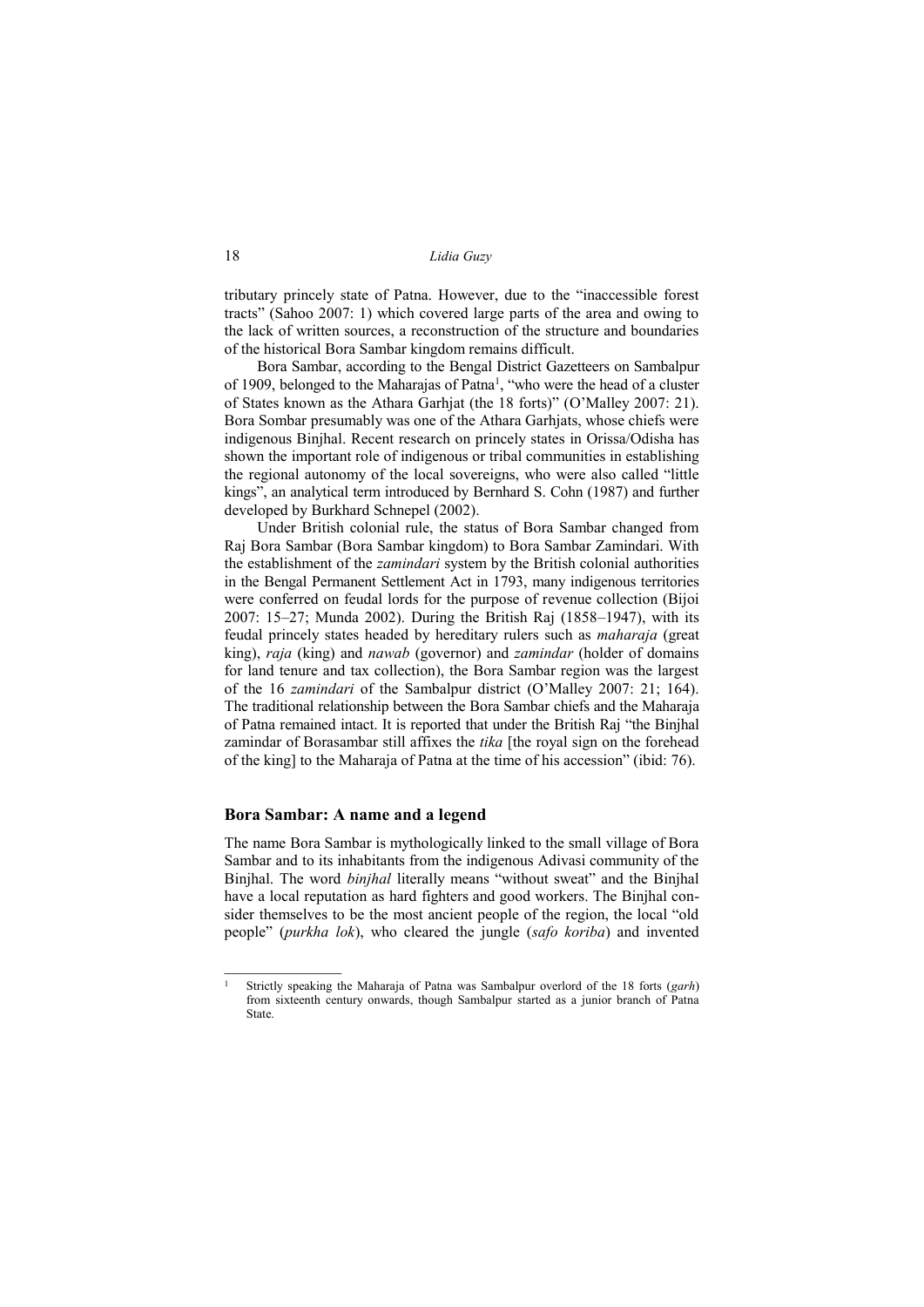agriculture (*chas bas*), thus creating culture out of nature. Up to now, even if the Binjhal, traditionally agriculturalists, have to hire themselves out as daily workers (*buti*), their self-perception is still that of proud peasants and owners of their land. In former times, the Binjhal had their own language, Binjhal *basa*, which, apart from some fragments that have survived in the oral tradition in certain songs, is no longer spoken by even the oldest members of the community. Binjhal music is thus a form of cultural archaeological artefact, fragments of the sound vessel of a cultural memory. Culturally the Binjhal can be associated with the Gond complex of Western Odisha and Chhattisgarh, formerly Andhra Pradesh (Fürer-Haimendorf 1979; O'Malley 2007). However their relationship to the Gond complex remains unclear.

The population of the Bora Sambar region is an ethnic tapestry of diverse Adivasi communities and different categories of Hindu settlers. Today, the Adivasi communities have mostly assumed a peasant Hindu identity, while retaining a high self-esteem as being culturally distinct from other regions. Bora Sambar is still mostly agrarian and not yet transformed by industrialisation as some of the neighbouring districts have been.

Besides the Binjhal, the dominant groups in the area are local communities of Gond, Dumal, Soara and Khond. Other local communities in the Bora Sambar region include the Mali, Telli, Luhar, Gour, Kulta, Ganda (Harijan) and Brahmin. A strong inter-communal and inter-ethnic exchange between people is apparent in the use and functioning of ritual music.

## **Inter-ethnic ritual music in Bora Sambar**

The Bora Sambar region is an example of the local predominance of non-Brahmin religious specialists. They are generally associated with a particular local community and have diverse names and functions depending on their specific religious tasks. A wide range of non-Brahmin priests is engaged in the ritual handling of the inauspiciousness of death or in the cure of psychological and physiological ailments interpreted as caused by non-empirical malevolent external forces. For the encounter with this spiritual world, non-Brahmin priests utilise music and the sound of their diverse musical instruments.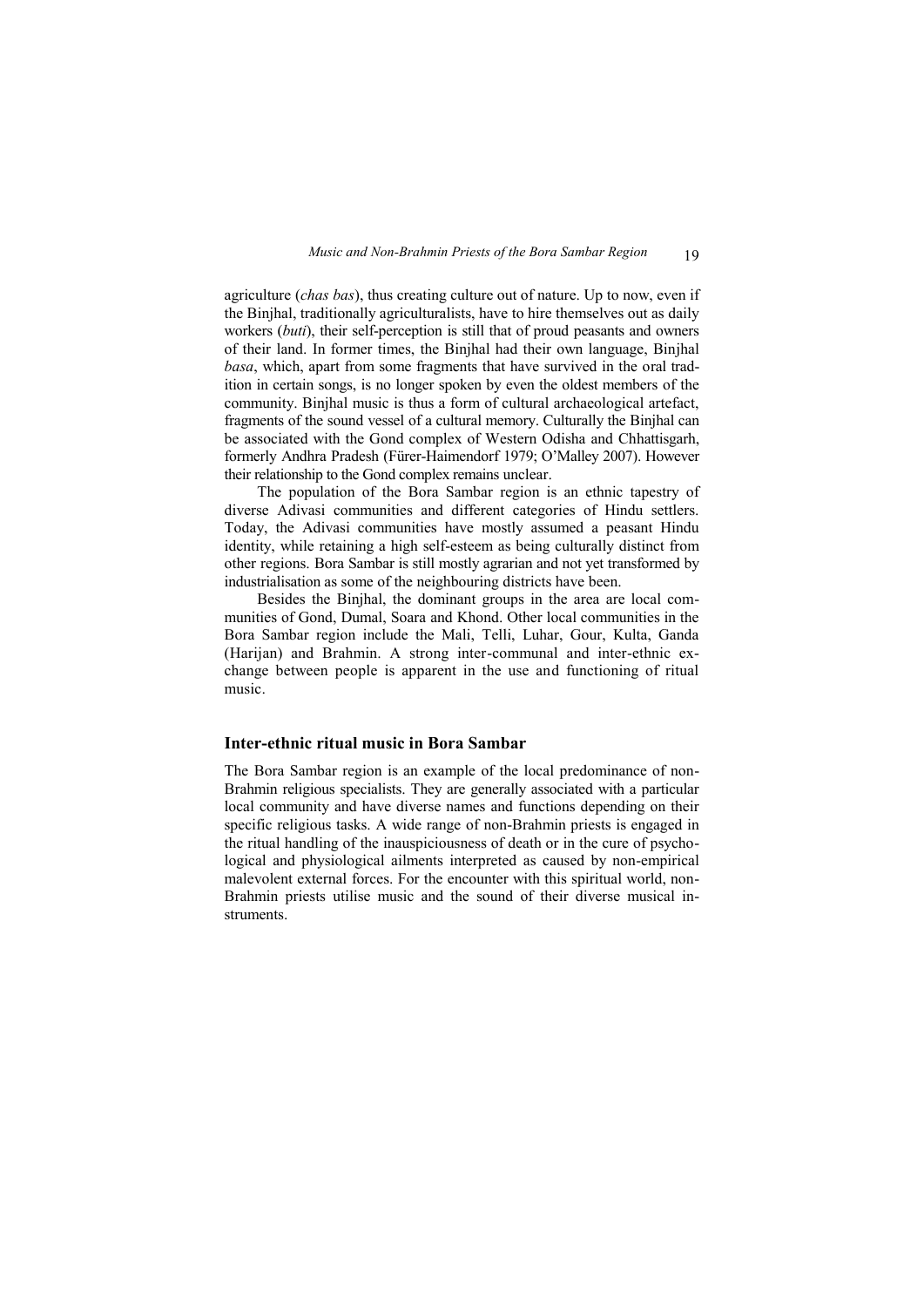#### **The guilt and expiation priest-musicians**

One central ritual task of non-Brahmin priest-musicians in the Bora Sambar region is the handling of the period following the death of a person.<sup>2</sup> Music performed on diverse instruments is part of ritual transformation processes during post-mortem rites. Each of the various communities in the Bora Sambar region has a specifically named non-Brahmin priest-musician. In the Goura and Soara communities he is called the *ghugia*, in the Harijan communities the *birthya*, the Gond communities refer to him as the *porgonia* and the Mali and Kulta call him the *dusi*. These priest-musicians use specific musical instruments to perform their duties: the *ghugia* of the Goura use the Balu Boisi, a long bamboo flute, called the "flute of the bear"; the *ghugia* of the Soara and of some other Goura groups use the Brahma Veena, a citherlike instrument; the *porgonia* of the Gond and Binjhal use a Banna, which is also a sort of cither, while the *birthya* of the Harijan communities use the Damburu, a small drum shaped like an hour glass. The following ethnographic description is a detailed account of the Brahma Veena, Balu Boisi and Damburu.

The various vernacular terms designating these priest-musicians can be tentatively translated as "the guilt and expiation priest".<sup>3</sup> During mourning and remembrance rituals, these religious specialists take upon themselves the guilt (*daan*) of the dead person and accept the expiation (*daan*) of the deceased's family, symbolised by the acceptance of ritual donations (*daan*). In distinguishing between guilt and expiation, I try to spell out the different meanings of the polyvalent term *daan*, which indicates both, the guilt of the deceased and the ritual handling of his death by his family. During my field work, $4$  I observed how important it was for my interlocutors to differentiate between the individual consequences of wrongdoing and the collective feelings of remorse in regard to the deceased, both of which are covered by the notion of *daan*.

The complex matter of post-mortem pollution has been discussed in the literature on Hinduism, especially in the work on pollution through alms in Hindu funeral rituals by Jonathan Parry (1980: 88–111) and Jeffrey D. Snodgrass (2001: 687–703). But whereas their discussion focused mostly on aspects of pollution in funeral rituals, this study emphasises the idea of an individual and collective responsibility created through the death of a

<sup>&</sup>lt;sup>2</sup> For an overview of how death is conceptualised in South Asia, see Schoembucher / Zoller 1999.

<sup>&</sup>lt;sup>3</sup> For this terminology see Hertz 1988.

<sup>&</sup>lt;sup>4</sup> This article is based on some results of my long-term ethnographic research conducted between 2002 and 2011 (see Guzy 2013).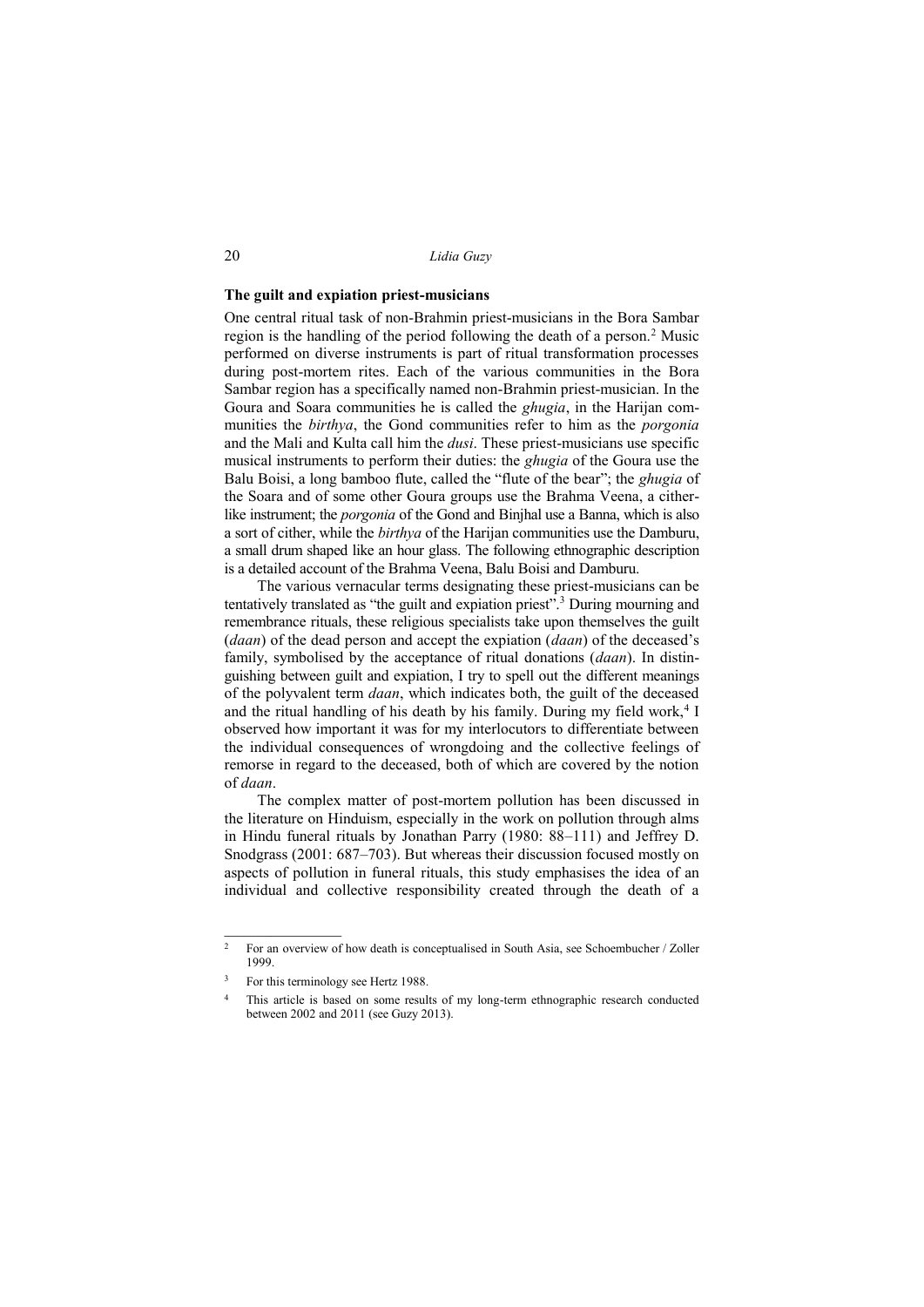person. This idea, I suggest, is expressed in the Bora Sambar region in terms of *daan* as the local concept of individual guilt and collective expiation.

FIGURE 1: Kagheshwar Bagh, a Gour and Soara *ghugia*, playing the Brahma Veena (Sakti village)



© Lidia Guzy 2004 © Lidia Guzy 2004

FIGURE 2: The Brahma Veena is kept in a sacred abode (Sakti village)



## **Daan Chheeka ritual**

The Daan Chheeka ritual is common to all of the different communities in the Bora Sambar region. On the night of the eleventh day after the death of a person, the guilt and expiation priest sings songs and myths for the dead and for the ancestors. He sits at the threshold of the house of the deceased, playing a special instrument designed to communicate with the dead and the ancestors. The priest-musician advises the family to remain inside the house until the moment of giving him *daan*, the ritual donations. The whole night the priest-musician is supposed to sing *purkha geet*, the ancestor's songs to the deceased. In the morning, after having given the *daan* donations, the family of the deceased is allowed to leave the house in a symbolic act of resocialisation and return to social life. This ritual and social transformation is called Daan Chheeka. Daan Chheeka (the breaking of guilt/rice) symbolically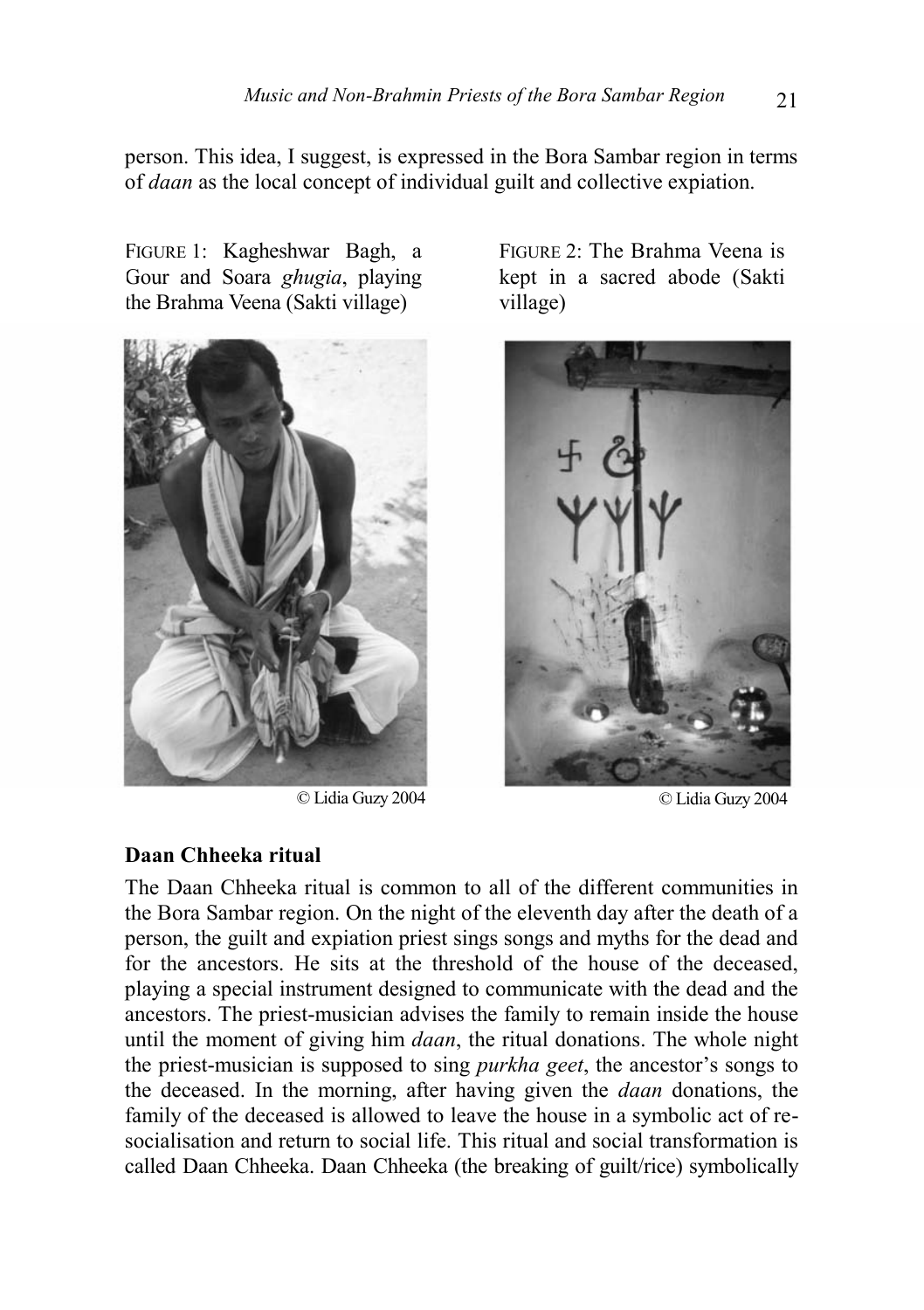signifies the "breaking" of the impurity and pollution which death has brought upon the family. It is the central ceremonial act of remembrance as well as of purification. It is considered as both: the taking-over of the guilt of the deceased and the acceptance of the expiation of his family, both symbolised in donations made by the ritual clients to the priest. This ritual indicates that the priest receives grains of rice, cooked food and new clothes from the family as well as bronze dishes used by the deceased before his or her death.<sup>5</sup> The acceptance of these ritual alms by the priest-musician is synonymous with the taking over of the guilt of the deceased. By receiving of the gift (*daan*) of guilt (*daan*) the priest-musician is considered to transform the

FIGURE 3: Bhalu Bans flute played by Sudarsan Raut, the *ghugia* of the Gour (village of Doheta)



© Lidia Guzy 2006 © Lidia Guzy 2004

FIGURE 4: *birthya* of the Harijan Budu Mohanand with the Damburu drum (village of Badgura)



<sup>5</sup> For comparison, see Skoda 2005 who describes death rituals among the Aghria in Western Odisha. There, two categories of Brahmin are employed to ritually handle the inauspiciousness of death. Up to the eleventh day, a low Brahmin is responsible for the handling of the inauspicious *pret*, signifying the deceased who has not yet gained the status of ancestor. After the twelfth day, a high Brahmin handles the ritual communication with the auspicious ancestor (Skoda 2005: 473–483).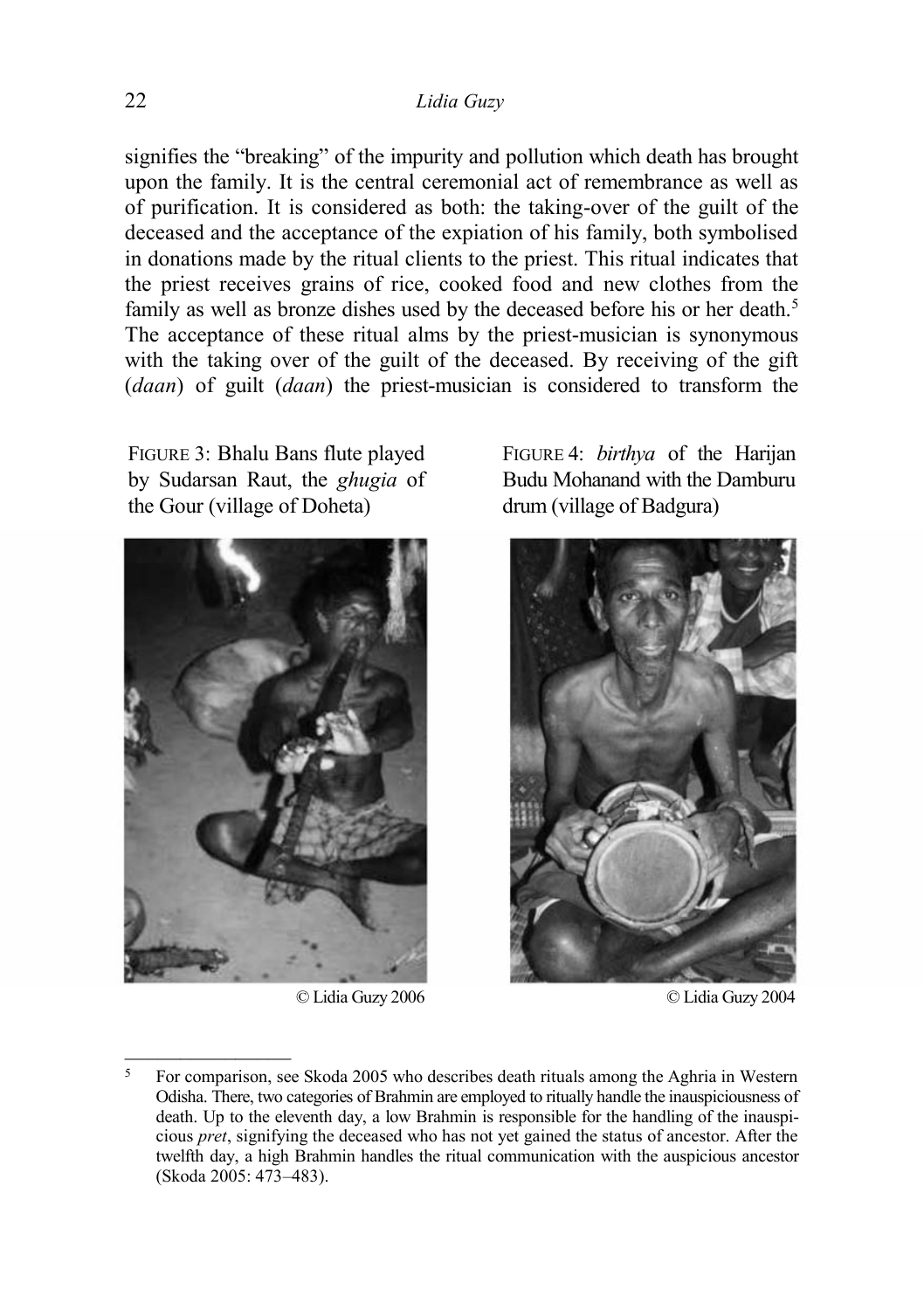individual guilt into purity. The gift of guilt is never kept, but always given away.<sup>6</sup> The priest-musician transfers the "guilt gift" either to another guilt and expiation priest or to a local goddess. Through the temporary transfer of the guilt gift, given from one ritual actor to the next, the inauspiciousness of death is mitigated and transformed through the medium of music. In the virtual circulation of the "guilt and death gift", the local goddess is the preferred final receiver. Only the goddess has the power and the potential of purity to put an end to the gift circle. The circulation of the guilt gift is accompanied by popular hymns, sung by the priest-musician for the local goddesses.

In the context of the Daan Chheeka ritual, the polyvalent notion of *daan* designates at the same time alms, guilt and expiation. The transformative dynamic of the ritual is shaped by the crucial medium of music – a dimension in funerary and commemorative rituals which has not yet been investigated.

For the inhabitants of the Bora Sambar region, death is intrinsically connected with guilt. Guilt is either associated with the deceased's way of living and dying or with the part the deceased's family had in his or her death. Death thus always indicates a social responsibility which has to be faced and handled ritually. Ritual processes of recreation and regeneration, of purity as well as of remembrance of the dead are operated by the specific sounds of the diverse musical instruments played by the guilt and expiation priestmusicians.

According to the priest-musicians I interviewed, it is the sound of singing and instrumental music during the Daan Chheeka ritual that mediates and transforms post-mortem inauspiciousness (*ashubbo*) into auspiciousness (*shubbo*) and impurity (*ashuddo*) into purity (*shuddo*). By means of the *daan cheeka geet* (song/music) individual and collective guilt is absorbed, transformed and purified: "When playing the *daan chheeka geet*, I become heavy, very heavy – I take the burden of guilt (*daan*) from the deceased. I feel very exhausted, I feel very heavy after having played the whole night", one of the priest-musicians explains. "The Daan Chheeka music is purifying and sacred (*povitro*); sound is purifying ('dhaan chheeka git poche povitra heba; sur povitra koriba')", he continues. The whole burden of an ended life weighs on the guilt and expiation priest-musician. He carries this burden and transforms it by playing Daan Chheeka music.

By playing Daan Chheeka music, the priest-musician also handles the ambivalence of death: the dramatic experience of the radically and absolutely finished physical life and the belief that the soul of the deceased (*atma*) is

<sup>6</sup> On the ambivalence and the "poisonous quality" of the gift and the "death gift", see the fundamental work by Marcel Mauss  $(1954)$ ; on the aspect of inauspiciousness of the gift, see Raheja 1988.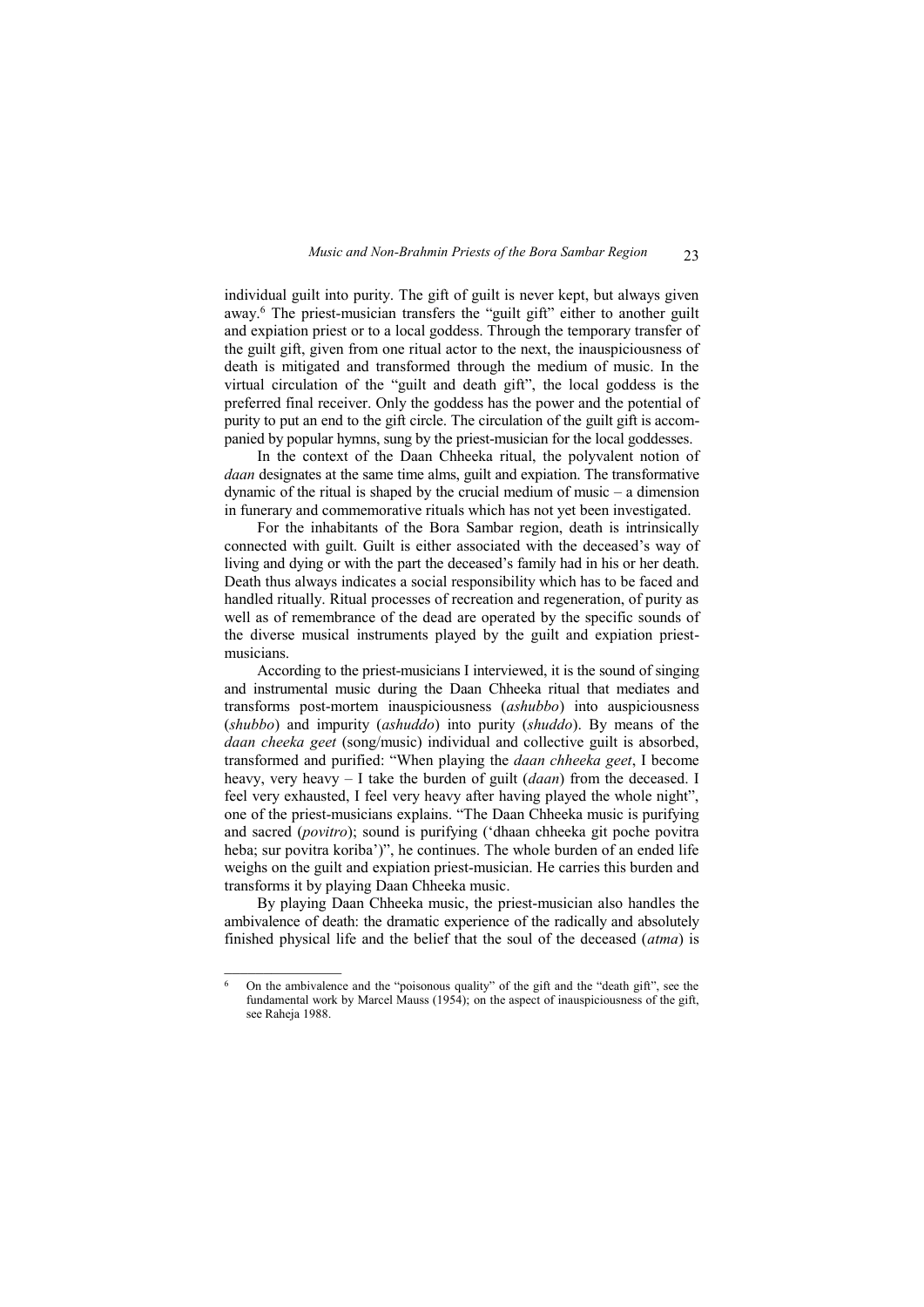## 24 *Lidia Guzy*

leaving the corpse and continues to live in another world. This transfer is considered dangerous, as humans are still attached to the deceased. Their inability to give the soul leave to depart to the other world might have dramatically dangerous consequences.<sup>7</sup> Their attachment to the deceased might namely put an end to their own life by way of "contagion". In order to prevent such contagious contact between the deceased and his or her progeny, an emotionally neutral and specialised mediator is summoned. Instead of those who lost a family member, the socially marginalised and thus symbolically "untouchable" guilt and expiation priest-musician begins, through the medium of the sound of his instruments and his songs, a dialogue between the soul, the community and the ancestors.<sup>8</sup>

The ritual activities of the guilt and expiation priests of the Bora Sambar region reveal the local conviction that the medium of sound is the best to grasp the experience of death, its physical and empirical transformation processes and the intended transition of post-mortem pollution to purity. As Robert Hertz (1907) has shown in his fundamental study on the representation of death, its universal ambivalence and the affiliated concepts of inauspi-ciousness and impurity are closely related to the transformational phases of the decomposing human cadaver. The musical expressions of Bora Sambar's priest-musicians operate as ritual purifiers, auspicifiers and spiritual absorbers of guilt during this precarious post-mortem transformation process.

### **The concept of** *sur* **– sound and liberation**

 $\mathcal{L}$  , we have the set of  $\mathcal{L}$ 

All guilt and expiation priest-musicians of the Bora Sambar region I encountered regarded the notion of *sur* (sound) as crucial for their post-mortem communication with the deceased and the ancestors (*purkho lok*) as well as for their ideas about the release of the souls of the deceased (*mukti*). The concept of *sur* points to the idea of sound vibrations (*sabad*) and their rhythmic-melodic movements, and to the power of sound to transgress empirical and unempirical spaces. The priest-musicians of Bora Sambar view the sound vibrations designated by the term *sur* as a mutual means of connection, communication and influence between the living and the souls of the deceased and the ancestors. "When the soul is alive, then the beat of music is also audible ('sur au atma katha barta heba'). By listening to the

<sup>7</sup> Piers Vitebsky describes a similar phenomenon (2008: 245–248 and 1993).

<sup>8</sup> Piers Vitebsky (1993) describes these characteristic dialogues with the dead for the Adivasi Soara society.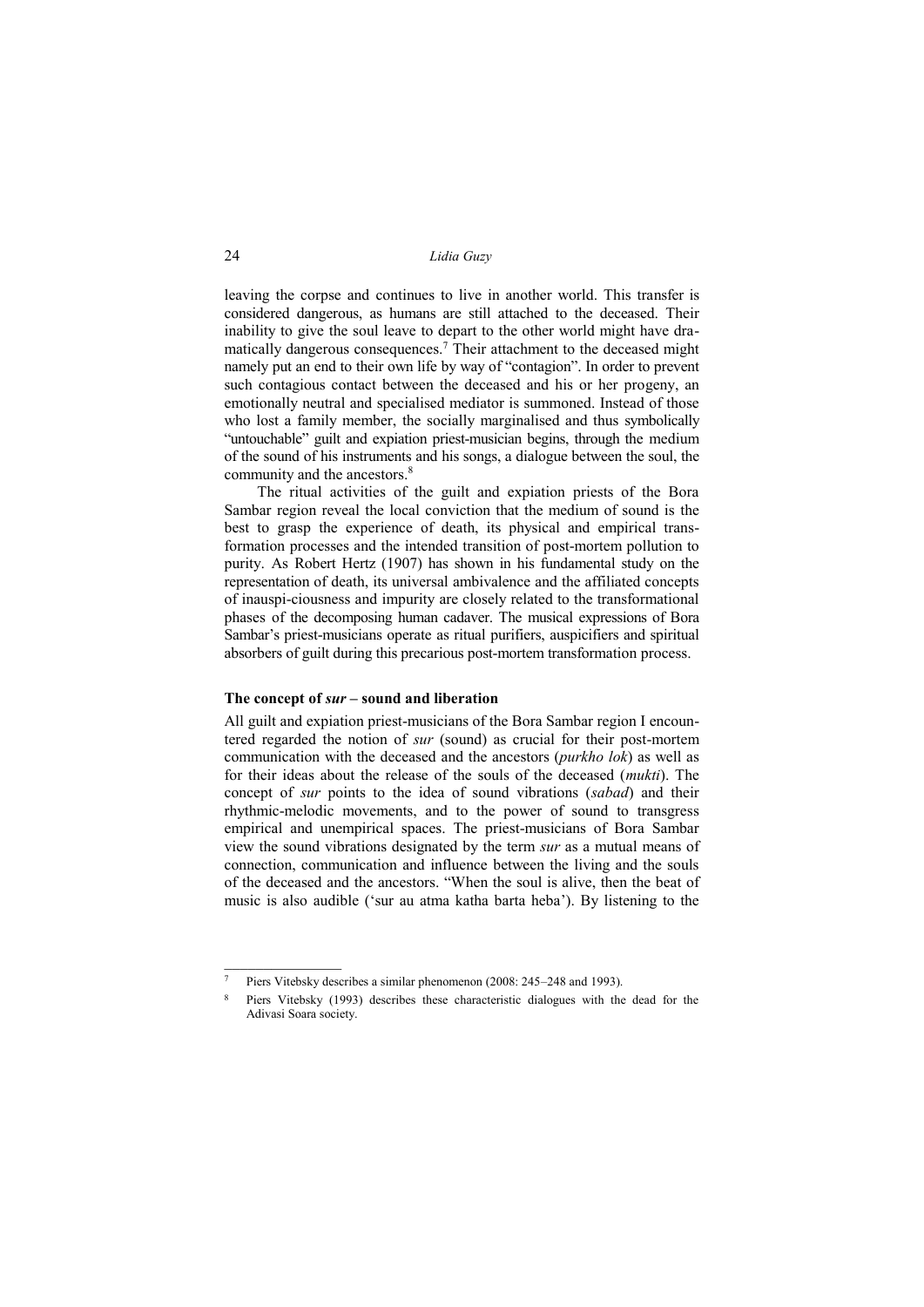sound, the soul will be released ('sur suniba bele atma mukti heba')", one *birthya* explains.<sup>9</sup>

The *sur* is perceived as a kind of moving vibrations, medium and expression of the fluidity between life and death, between the deceased, the ancestors and the living. According to the priest-musicians, the elusive sound created by their various musical instruments and by their vocal recitation and singing transports the memory of the deceased and accompanies the processes of transformation, purification and finally spiritual release.

The concept of *sur* as sound vibration as formulated by the priestmusicians of Bora Sambar bears a certain resemblance to ideas formulated in the trans-regional South Asian narrative Natyashastra, a classical treatise on the performing arts, including dance, drama and music of the 6th century B.C., where it is stated that the vibrations of sound are the origin of form and the universe (Vatsayanan 1996). However, although certain conceptual similarities are obvious, local interlocutors never alluded to this source. Hence, one suggestion is to consider *sur* as an indigenous concept and theory of sound, incorporating local specific hypotheses on communication and transcendence as a musical dialogue, but nevertheless reflecting the influence of transregional concepts.

#### **Donations as cure – sound as spiritual liberation**

The texts sung by the priest-musicians during Daan Chheeka rituals establish multiform relations between death and donations, indicating processes of transformation and transfer mediated through the sound and voice of the priest-musician. The following fragment of a Daan Chheeka song enumerates and specifies some of these relations.

SONG 1: Trancriptions of a *daan chheeka geet* sung by the Gour and Soara ghugia Khageshwar Bagh<sup>10</sup>

| Sei Chandi Samalai Je prabhat hoila. | Down there, goddess Chandi is to<br>be worshipped.                                     |
|--------------------------------------|----------------------------------------------------------------------------------------|
| Daana dele data punya pathe jibu.    | Oh donor, if you give me alms, you<br>will go to a sacred place of merits/<br>virtues. |

<sup>9</sup> Interview with *birthya* Alekha Panigrahi, 3 February 2009.

<sup>10</sup> Recorded by Lidia Guzy in the village of Shakti on 20 February 2006; transcriptions and translation by Surendra Kumar Sahu.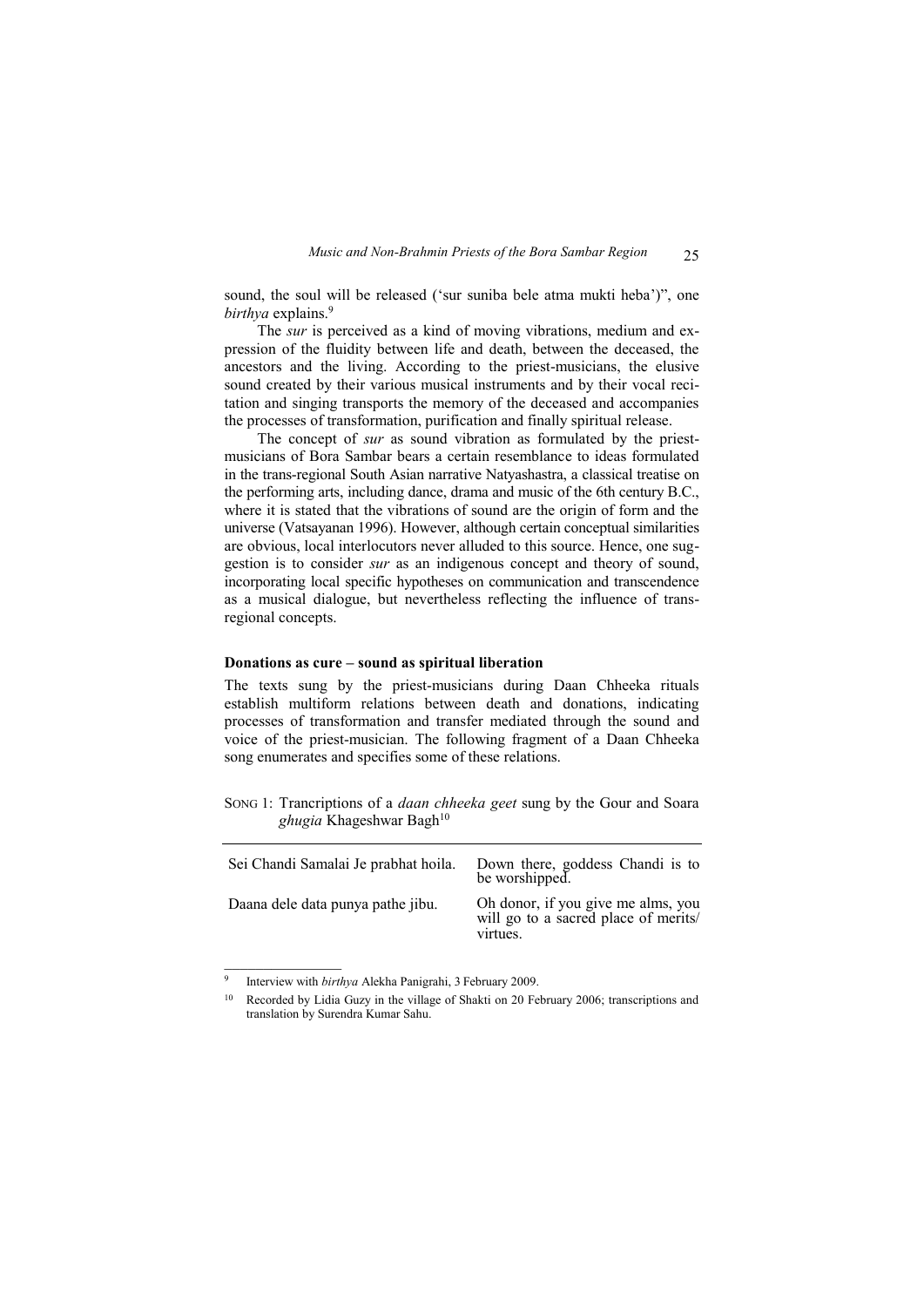Daana Jesane sarba byadhi khandanam.

Daana Jesane sarba papa khandanam.

Epari lagichanti data sahe asta koti daana.

Kansa daana dele data bansa badhutiba.

Lauha daana dele data sani saanti heba.

Arna daana dela brahmananda santi heba.

Bastra daana dele pitru nabe sarga pure homa kundare basibe.

Chhela daana dele data pitru loka je chandana banaku jiba.

Gairu daana deke daata Baitarani.

Sapta purkha loka mane je mukti labhibe.

Mahissi daana dele data akaala mrutyu.

Bhumi daana dele data preta astana suhie rahibu.

Ehipari lagichanti sahe asta koti daana.

Kakharu kati daana dele Chandi santi heba.

Oh donor! If you give me alms, you will go to the place of the sacred heavens.

By giving alms, we make good all types of sins.

Oh donor, there are one hundred millions of alms divided by god.

If you donate bronze materials then it will help you to increase your next dynasty.

God Sani [the planet god] will be pleased by a donation of iron to him.

By donating rice as food, the whole world will be happy.

By donating clothes, your forefathers will be seated in a sacred place in heaven

By donating a goat, your forefathers' souls will go to the sandalwood forest [a sacred place in heaven].

Donating a cow's alms will help to cross the river Baitarani [to reach the place where the souls will be released].

Seven generations of forefathers will be released.

By donating a buffalo as alms you gain premature death [i.e. an early liberation].

After your death, your soul will obtain a good place to stay and to be happy.

Such like this, there are one hundred millions of alms we can take.

By giving a white melon pumpkin / gourd [during the ritual of goat sacrificel you will make the goddess Chandi happy.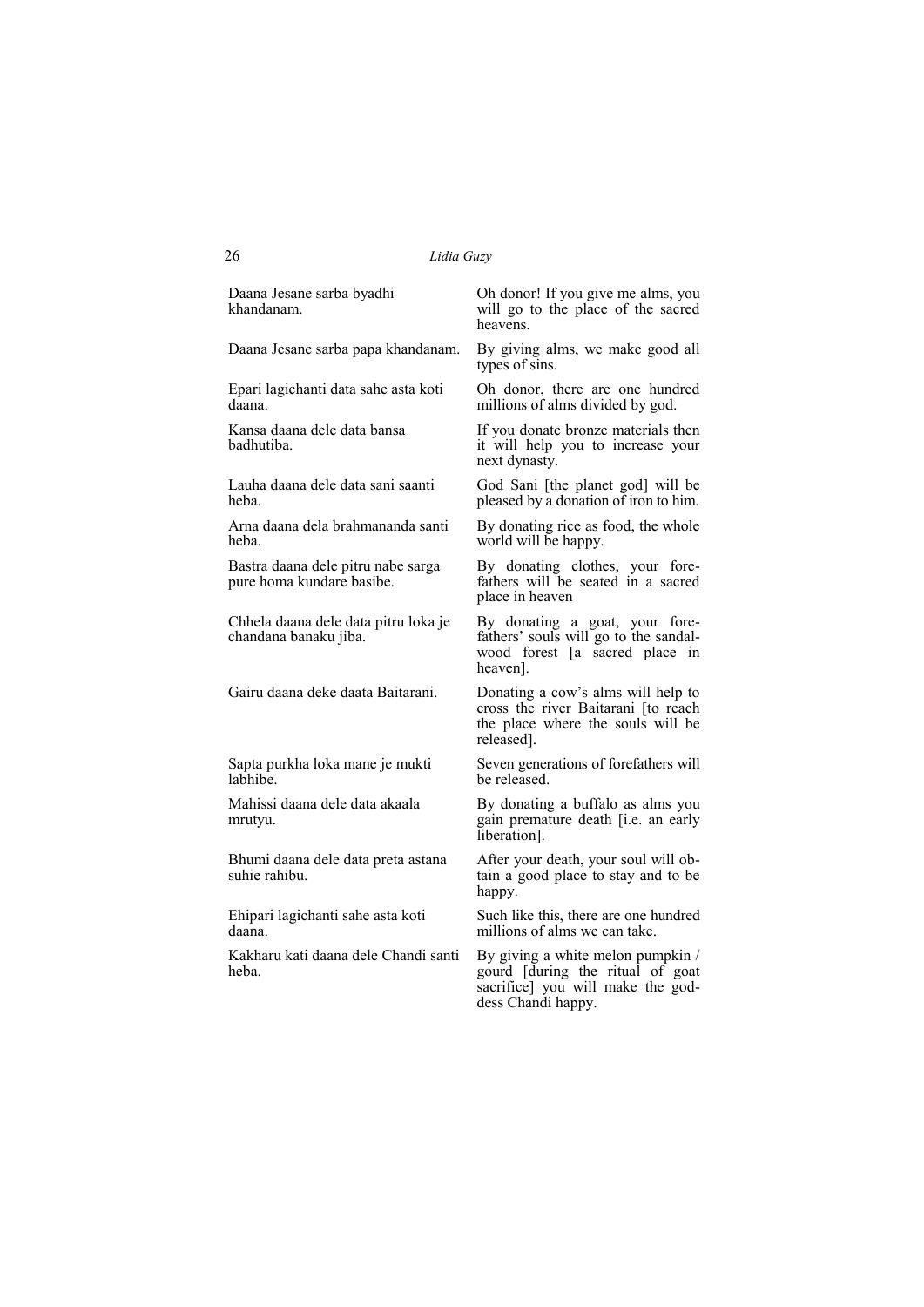| Mendhaa daana dele Kali santi heba.   | Kali will be happy if you give her a<br>sheep sacrifice.                    |
|---------------------------------------|-----------------------------------------------------------------------------|
| Hansa daana dele byaadhi kati jiba.   | If you give a duck as sacrifice, you<br>will be released from all diseases. |
| Kukura daana dele bakra roga kati     | By donating a hen, you will be cured                                        |
| jiba.                                 | of paralysis.                                                               |
| Sapta purkhara loka mane aasi ehi     | Oh! Seven forefathers' souls, you                                           |
| jaagare kara asirbada roga rasta kari | come to this spot, give us blessings                                        |
| dia dura.                             | and relief.                                                                 |

The oral text sung during the Daan Chheeka ritual indicates that the ritual donation incites a supra-empirical dynamism and exchange between the family of the deceased, the priest-musician and the non-empirical world of the ancestors and the gods.

The sung text offers evidence for *daan* as gift/alms in a very similar way to trans-regional brahmanical ideas about offerings that should be made on such occasions. The oral text refers to *pap* (sin) and *punya* (merits/ virtue). The post-mortem situation of the deceased thus deals with the meritorious and bad deeds of the deceased that can be connected to the trans-empirical theory of karma, which accumulates the evil deeds and sins with the beneficial deeds and broadens the discussion around guilt by including *pap* and its opposite *punya*.

Post mortem guilt is purged by means of ritual donations directed to the priest-musician. The ritual alms given to him symbolise trans-cosmic transactions and generate benevolent effects in the world of the dead and the ancestors. On the one hand, the text discloses that the ritual gifts establish communication with the world of the ancestors. On the other hand, donations operate as means to attain a worldly as well as a soteriological rewards for the donors themselves – including the hope 1) to achieve a good afterlife ("Oh donor, if you give me alms, you will go to a sacred place of virtues"); 2) to obtain the cure of ailments in this world ("If you give a duck as a sacrifice, you will be released from all diseases / By donating a hen, you will be cured of paralysis")*;* 3) to effect a release of their ancestors from the cycle of rebirths ("By donating a goat, your forefathers' souls will go to the sandalwood forest"); and 4) to secure the appeasement of the divine non-empirical sphere in a general sense ("God Sani will be pleased by a donation of iron to him. By donating rice as food the whole world will be happy.").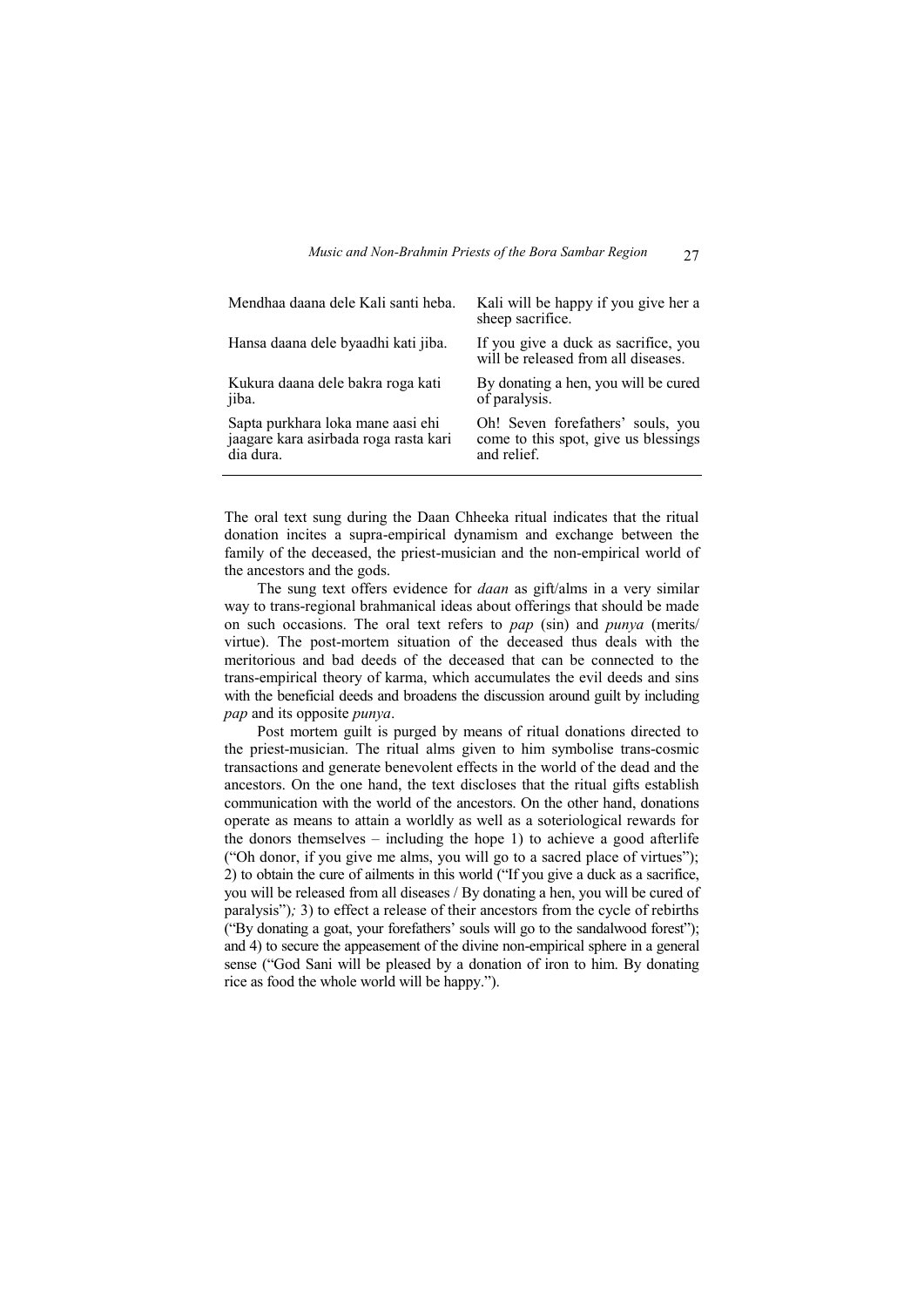## 28 *Lidia Guzy*

Underlying this otherworldly economy of donations, which reflects the crucial social and symbolical value of the gift,<sup>11</sup> is the local concept of *mukti* (spiritual liberation or release). The inhabitants of the Bora Sambar region hold that every human being is animated by a soul (*atma*). The *atma* is considered to be reborn for seven generations before being finally released ("Seven generations of forefathers will be released"). This final liberation – the end of a circle of death and rebirth – of the soul, which may be conceived as a final absolute death that excludes the possibility of further rebirth, is called *mukti*. The song of the priest-musician hints to the possibility of precipitating the soul's liberation by means of appropriate offerings: "By donating a buffalo as alms you gain premature death" *–* the absolute death is gained before the rebirth circle of seven generations has been run through.

The song of the priest preserves the idea of buffalo sacrifices in the context of ancestor worship which today are no longer practised in the Bora Sambar region.<sup>12</sup> In Daan Chheeka on the one hand the cultural memory of the traditional ancestor worship as practised in the buffalo and cow sacrifice is re-enacted through the poetic recitations. The sacrificial nature can also be depicted in the symbol of *kakharu kati*, a term used to describe the action of cutting a type of pumpkin/melon/gourd also used as a substitute for blood/human sacrifices. The *kakharu kati* could thus represent a veiled – poetic – hint of the idea of human sacrifice for goddess Chandi, known in the region for her legends of human sacrifice. The line "kakharu kati daana dele Chandi santi heba" ("By giving a white melon you will make the goddess Chandi happy") could depict the idea of death as a human offering to goddess Chandi. On the other hand Daan Chheeka establishes a continuum between the specific local ancestor worship tradition and the hegemonic trans-regional Hindu belief in divine animation of the world and the universe and the belief in the idea of the cycle of rebirth. According to the Upanishads of the classical Brahmanic tradition, the Absolute, the Immortal One, is called Brahman; his human correlate functions as an *atman* (the self) that, in human form, can attain redemption (*moksha*) from the cycle of rebirth (*samsara*) (Biardeau 1995: 32–34). In both the local and the brahmanic tradition the absolute death in terms of spiritual liberation (*mukti*) or redemption (*moksha*) is the highest aim of life.

<sup>&</sup>lt;sup>11</sup> The idea of the gift as a most fundamental fact for the functioning of social communities has been underlined by Marcel Mauss. The social transactions in the form of symbolic or actual gifts or donations incite a social dynamism crucial for the vitality of societies. The social principle of the gift is characterised by reciprocity, fluidity and transfer (see Mauss 1923/24; Godelier 1996).

<sup>12</sup> Buffalo sacrifices (*gotr*) as crucial expressions of ancestor worship are still a vibrant cultural trait of the indigenous Desya population of Southern Odisha, such as the Gadaba of Koraput (Pfeffer 2001: 123–148; Berger 2007: 284–308).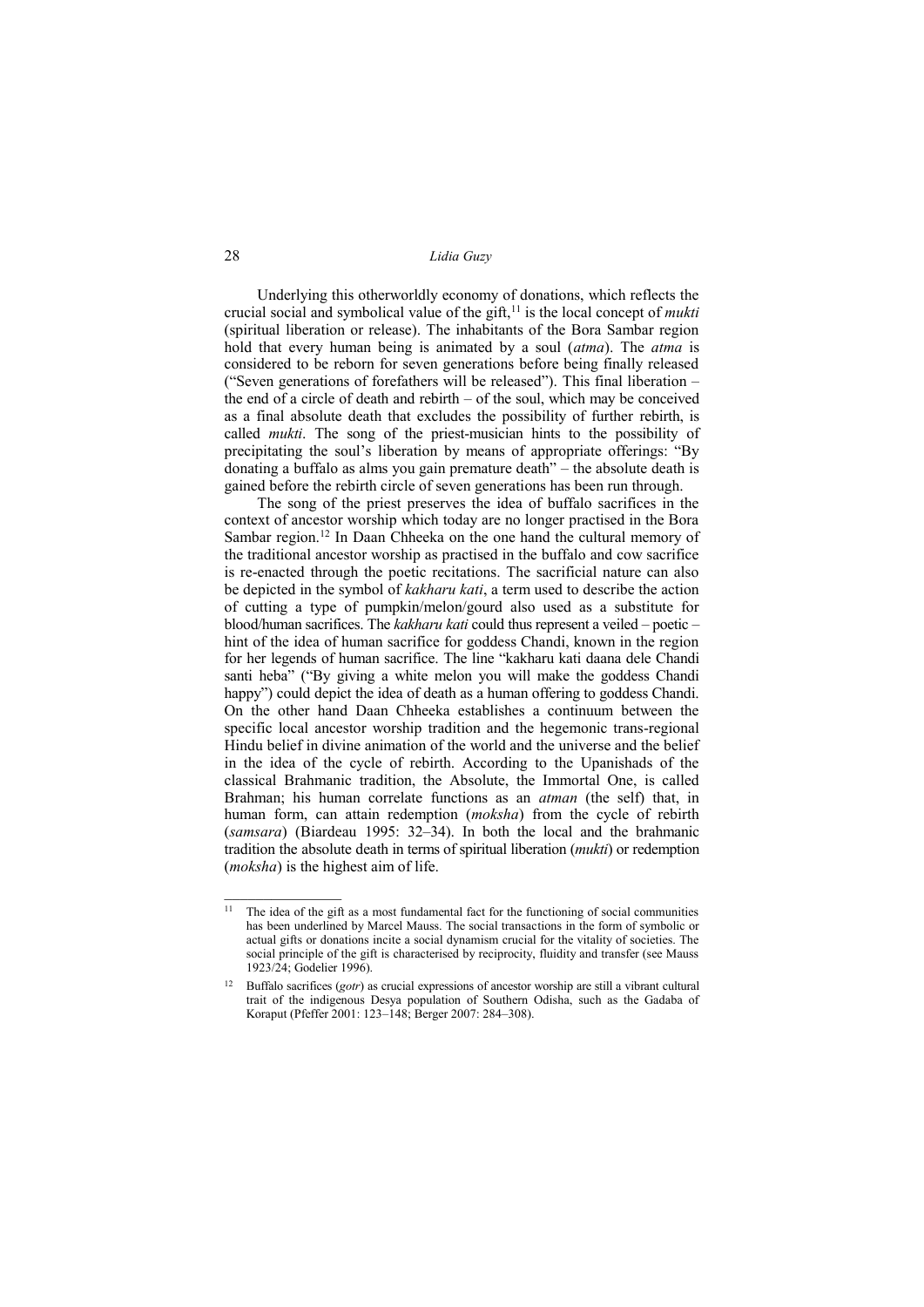The following poetic fragment sung during a Daan Chheeka ritual by Alekha Panigrahi, the *birthya* of the Harijan communities in the Bora Sambar region, exemplarily expresses the complex interchange between donations, sound and ideas of transformation and spiritual liberation.<sup>13</sup>

SONG 2: Translation of incantations recited by the *birthya* Alekha Panigrahi while playing the Damburu drum<sup>14</sup>

This is the song of *birthya* for god (Mahapuru), for the ancestors (*pitru lok*) and for his community (*jati bandu*).

I am the ocean, the water and you will release me!

The mother cries for her son, oh son!

The sister cries for her brother, oh brother!

The woman cries for another son [i.e. her husband].

Why do you come here, my friend?

What do you bring from there?

You are the donor of my clothes and of my food.

If you give me food and clothes then your soul (*atma*) will reside in heaven (*boikunto*).

Brothers, friends, brothers!

Through my community (*jati bandu*) and through myself I venerate you, oh god!

Relieve us!

Look at this woman. She cries for another son [i.e. her deceased husband].

Protect her! Take care of her!

 $\mathcal{L}=\mathcal{L}$ 

Now your home is the Damburu drum!

The *birthya* accompanies his mythical recitations and poetic ballads with the Damburu drum. The Damburu is a small drum with two hemispherical bowls, similar in shape to an hour glass. The two membranes made from cowhide are connected by fanlike lacing and stretched by a wrapping in the middle.

<sup>13</sup> For further examples see Appendix in Lidia Guzy 2012: 236–255.

<sup>14</sup> Recorded by Lidia Guzy in the village of Siripalli on 1 April 2004.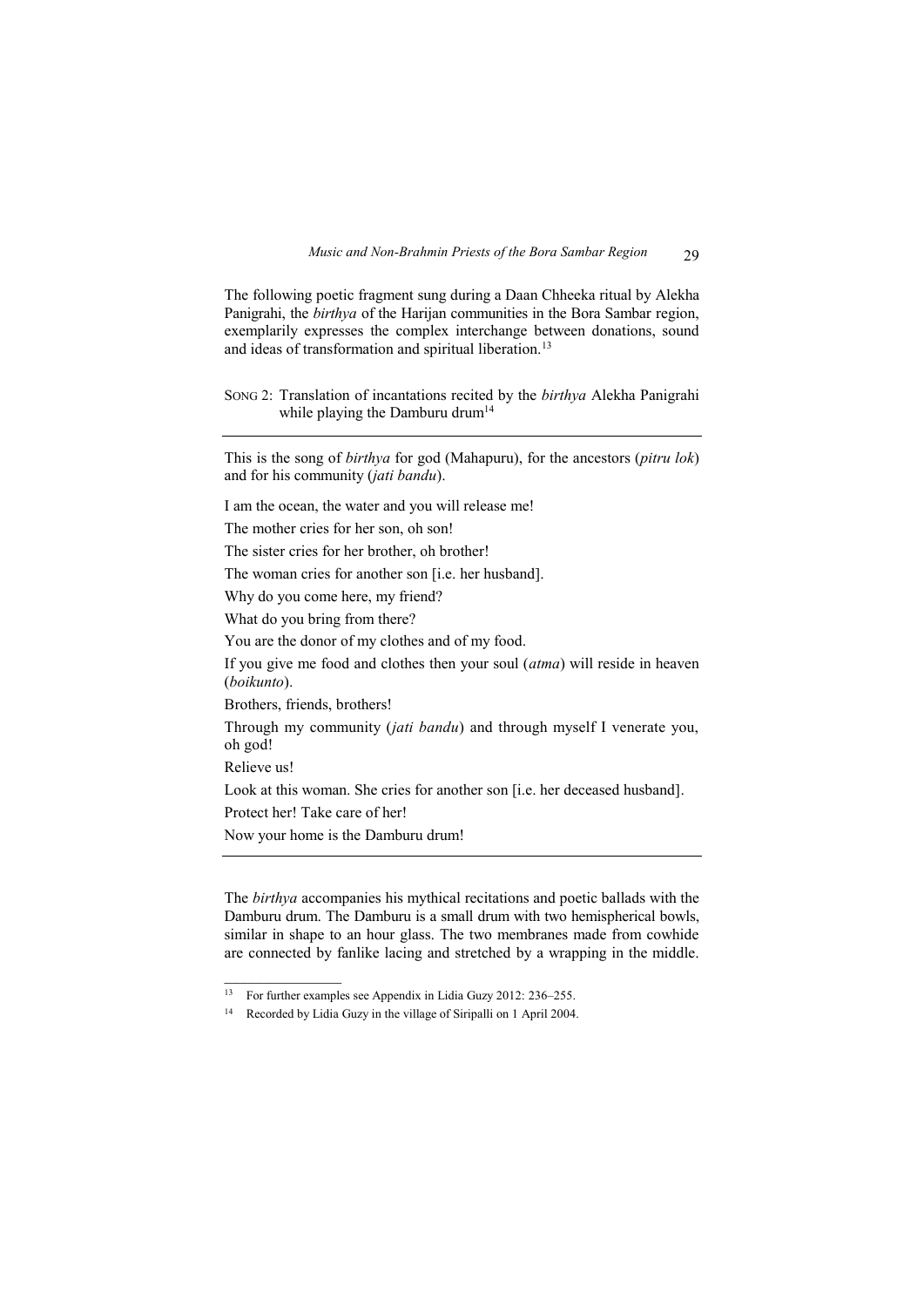The wrapping is held together by belts and small rattles. The Damburu is played with both hands, while the sound of the small rattles backs the beat of the drum.

Through the sound of his drum, his voice and his ritual poetry, the *birthya* recalls the memory of the dead and reflects on the finality of life and the solitude of death ("I am the ocean, the water and you will release me!"). He gives consolation by hinting at the persistence of the social community, thus creating a social continuity after the loss of a family member ("Through my community and through myself I venerate you, oh god! Relieve us!").

The verse "This is the song of *birthya* for god, for the ancestors and for his community", indicates that the *birthya* performs his songs both for the non-empirical world of the ancestors and the deities as well as for his social community. The dialogic form of the ritual incantations mirrors a structural pattern of exchange between the sounds of the Damburu drum and the voice of the priest-musician. With the last line: "Now your home is the Damburu drum!" the *birthya* expresses the identity between the drum and the nonempirical world of the deceased.

For the *birthya* and his Harijan community donations during Daan Chheeka guarantee a spiritual liberation of the souls of the deceased ("You are the donor of my clothes and of my food. If you give me food and clothes, then your soul will reside in heaven."). This religious message is mediated through the sound of the Damburu drum as well as the voice of the priestmusician ("Brothers, friends, brothers! Through my community [*jati bandu*] and through myself I venerate you, oh god! Relieve us!"). The *birthya* here ritually assumes both the role of the ancestors (*purkha lok*) and the role of his community. The exchange between a god, the ancestors and the mourning community is thus mediated once more in a dialogic form, indicating a homology between the medium, its form and its content.

## **Music and liminality**

 $\mathcal{L}=\mathcal{L}$ 

Besides being the medium of mediation, transformation and transfer, music in Daan Chheeka rituals is also an expression and a medium of liminality.<sup>15</sup> The threshold, on which the priest-musician sits during the Daan Cheeka ritual, symbolises his factual, ritual and non-empirical location between the world of the humans and the world of the ancestors and deities. Music transfers the priest-musician into the in-between phase between post-mortem in-

<sup>&</sup>lt;sup>15</sup> For the symbolism of the threshold and the ritual in-between phase, see Turner 1969 and Arnold van Gennep's work on *rites des passages* (van Gennep 1986).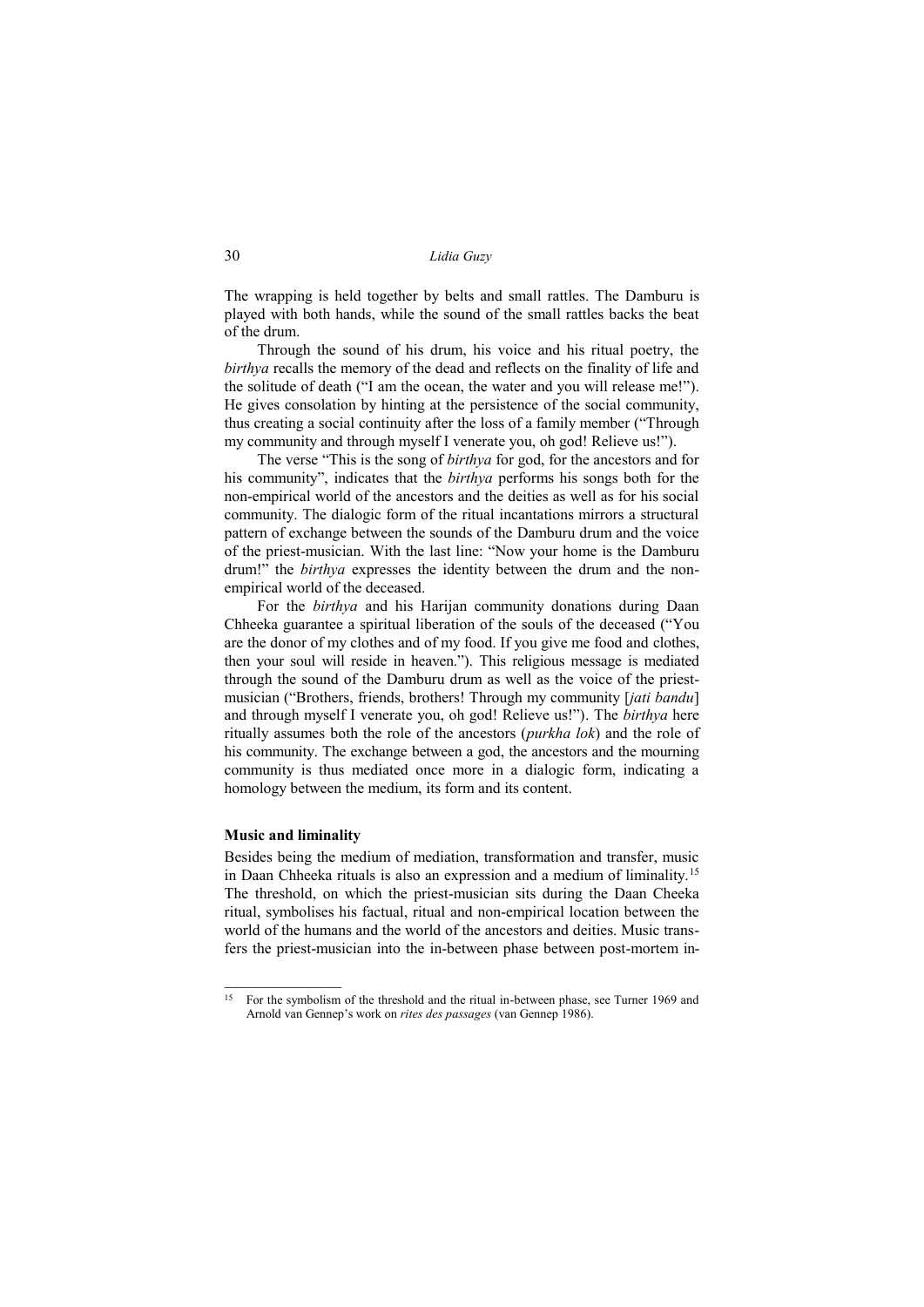auspiciousness (*ashubbo*) to auspiciousness (*shubbo*) and impurity (*ashuddo*) to purity (*shuddbbo*), death and life, gods, ancestors and humans.

In former times, according to local narrations, the diverse guilt and expiation priests mutually exchanged their instruments during this liminal phase of communication with the deceased and ancestors. Hence, Daan Chheeka ceremonies indicate a strong ritual interchange, transition and proximity between the local communities of the Bora Sambar region. For example, it is said that in former times Daan Chheeka rituals were sometimes performed by two priest-musicians of two socially related communities. In this sense the priestmusician of the Goura, the Goura *ghugia,* was supposed to perform the Daan Chheeka ceremony with both his own community's instrument – the flute Balu Boisi – and the ritual instrument of the Soara – the lute Brahma Veena*.*  The Brahma Veena and Balu Boisi, so it is narrated, were first placed crosswise on the doorstep of the mourning house and then played by the particular priest-musicians, either by the *ghugia* for his Soara community or by the Balu Boisi player for the Goura community. Today, the guilt and expiation priests generally use their own specific musical instruments. Some of the instruments of the priest-musicians have been abandoned in the course of time. The Balu Boisi, for example, is no longer used by either the Goura or the Soara communities. It has been replaced by the performance of mantras, religious recitations without any instrumental accompaniment. The Balu Boisi had been forgotten until it was rediscovered in the course of the present research and has since gained a new regional popularity as an instrument for artistic musical performances during folk festivals.

FIGURE 5: The Damburu drum



© Lidia Guzy 2004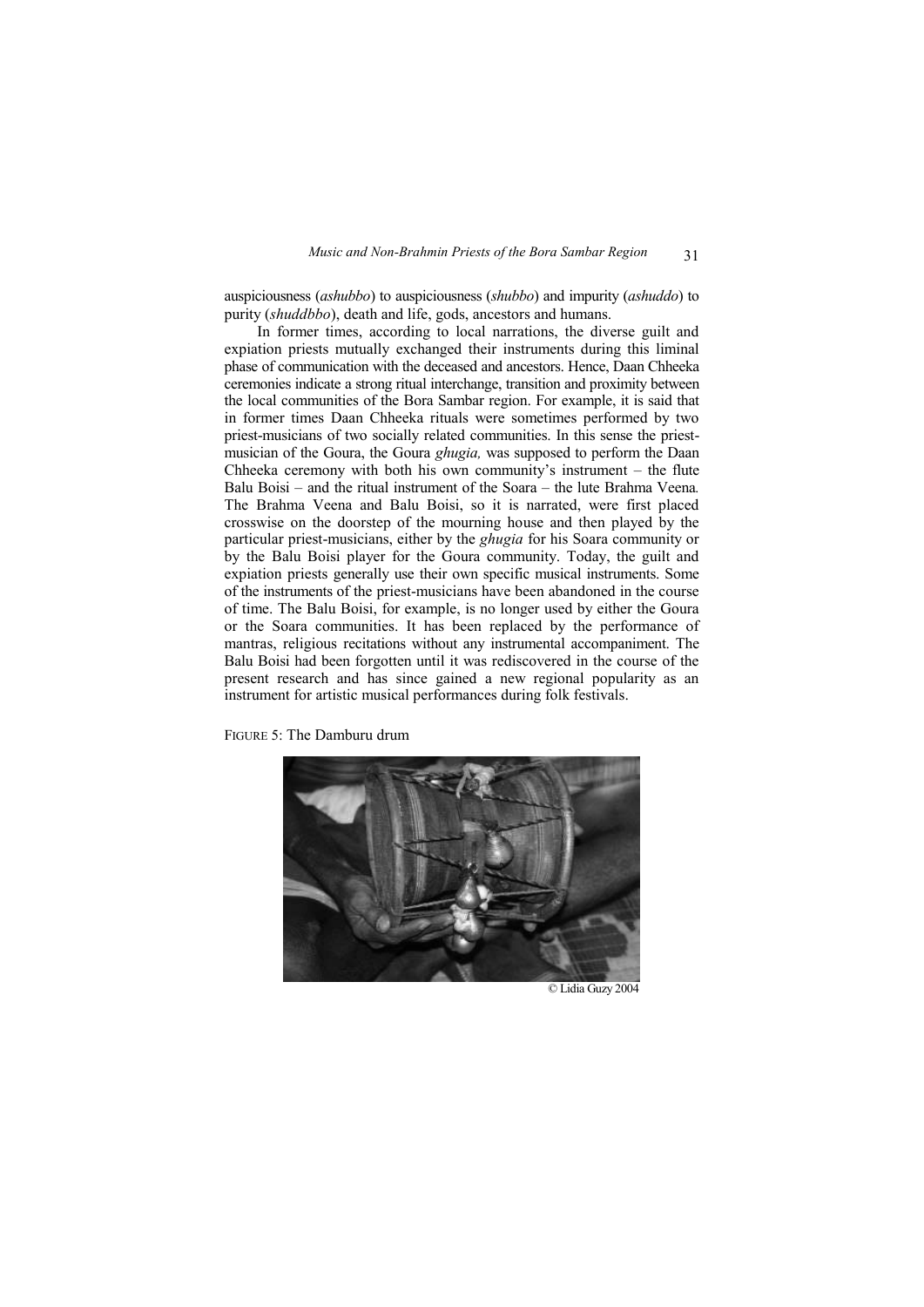# **Ambivalence of social status and social change**

Most guilt and expiation priests have an ambivalent and contested social status. Generally, the priest-musicians regard themselves as having a higher status than their ritual clients. Their self-esteem is backed by certain myths surrounding the origin of their instruments, as the following narration, told by the *birthya* about the origin of the Damburu drum, illustrates: "The first Damburu drum was created by Brahma for his elder son Shiva in order to venerate the dead and the ancestors. God Shiva himself killed the first cow from which the skin of the drum was taken."<sup>16</sup> In the context of the myth, the handling of the cow's skin, which in real life is a reason for the social marginalisation of the Harijan community, becomes an instrument and expression of positive identity. Through the person of the mythical elder brother Shiva, social stigmatisation is inverted into religious specialisation. Equating the guilt and expiation priest with the social category of "elder brother" classifies him as socially and ritually senior to other members of his community. In the Bora Sambar region, fraternal seniority signifies a traditional hierarchical classification in a patrilinear social structure of status formation.

Yet contrariwise, the local lines of the guilt and expiation priests of the particular communities are generally considered by their ritual clients to be of an inferior, marginalised status. Thus, these religious specialists are always the social "other", regardless of the fact that they are sometimes perceived to be of a higher and sometimes of a lower status. In some way they belong to one's own community, yet at the same time do not.<sup>17</sup> Indeed, the Daan Chheeka work is generally regarded as an inauspicious religious duty (*ashubba karjo*). The handling of death and the dangerous physical and spiritual transformations and transfer processes connected with it involve an uncertain social status.

The ambivalent and precarious social status of the non-Brahmin guilt and expiation priests makes many of these priest-musicians extremely reticent to enter into a public or official discourse about their handling of ritual pollution or contagion. Some families of non-Brahmin priests have completely abandoned or "cut" (*band korila*) their traditional ritual occupation and given up their role of spiritual "trash" absorber and cleaner. They refuse to continue their ritual tasks and have given up performing their music. They would like to change their ritual occupation, or have people forget it, in

<sup>16</sup> Interview with *birthya* Alekha Panigrahi, 20 January 2008.

<sup>&</sup>lt;sup>17</sup> For a parallel example of this ambivalence, see Fürer-Haimendorf's description of the role of the pordhan in (former) Madhya Pradesh. The pordhan's role is very similar to the role of the porgonia in the Bora Sambar region (Fürer-Haimendorf 1979: 363–393).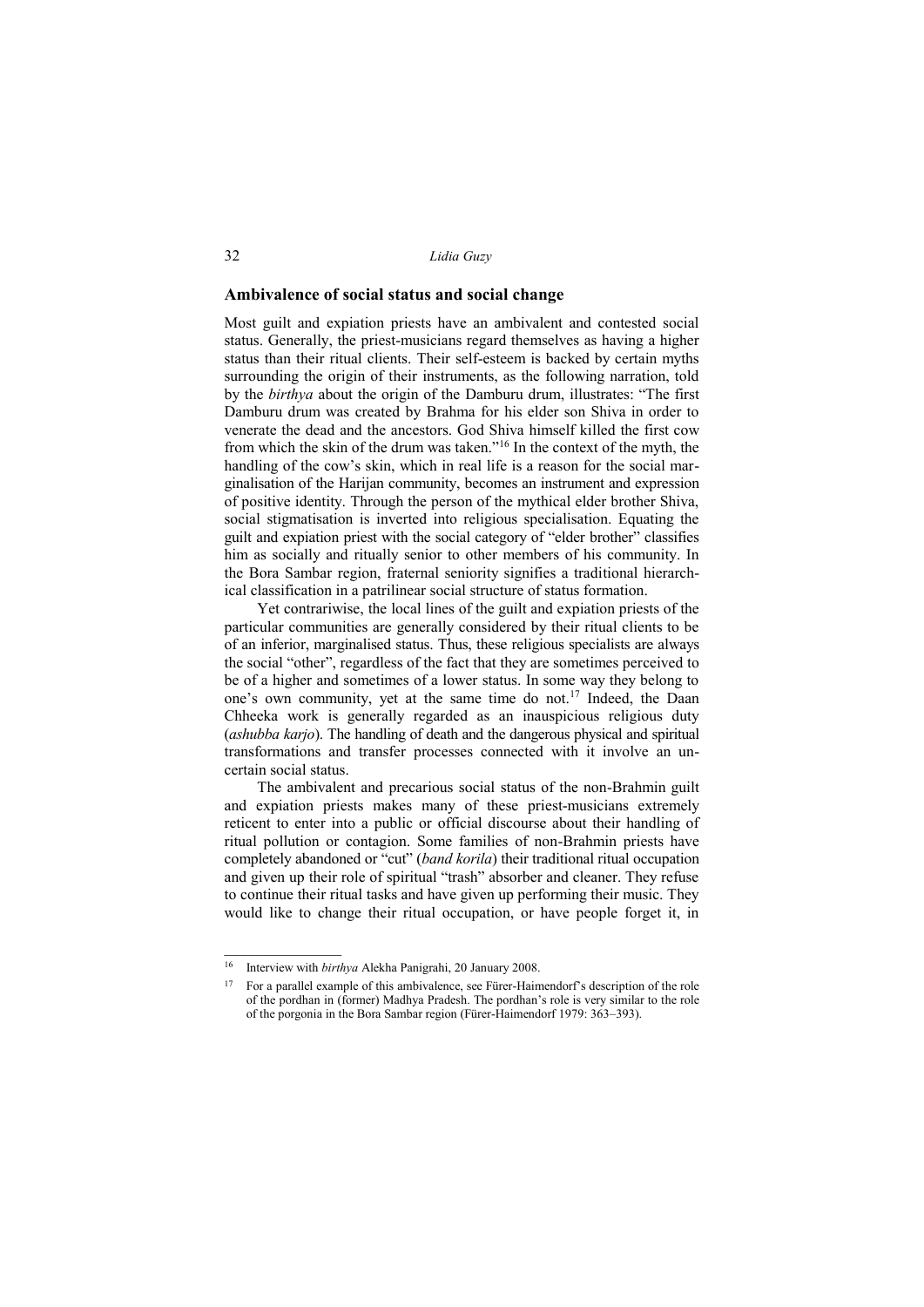order to rid themselves of the stigma of ambivalence linked to their ritual proximity to the inauspiciousness (*ashubba*) and impurity (*ashudda*) of death. Increasingly, the purifying process of *ashubba karjo* is reduced to the final step of donating the guilt of the deceased to the altar of a local or regional goddess or god – thus omitting the mediating work of the guilt and expiation priests, whose roles are taken over by the regional deities.

FIGURE 6: A wandering *gosain* with his Sarangi on the way from Paikmal to Padampur



© Lidia Guzy 2006

Some years ago, for example, some *ghugia* guilt and expiation priests of the Binjhal, Goura and Soara communities ceased to define themselves as *ghugia* priests. Instead, they started to speak of themselves as *goswami* or *gosain* (Hindu saint/ascetic). As an alternative to performing vocal and instrumental rituals for the ancestors, they began to carry out ritual worship for gods and goddesses such as Soni, Trinath, Durga, Ganesh, Shiva and Saraswati. The *gosain* have exchanged their musical instrument, the traditional Brahma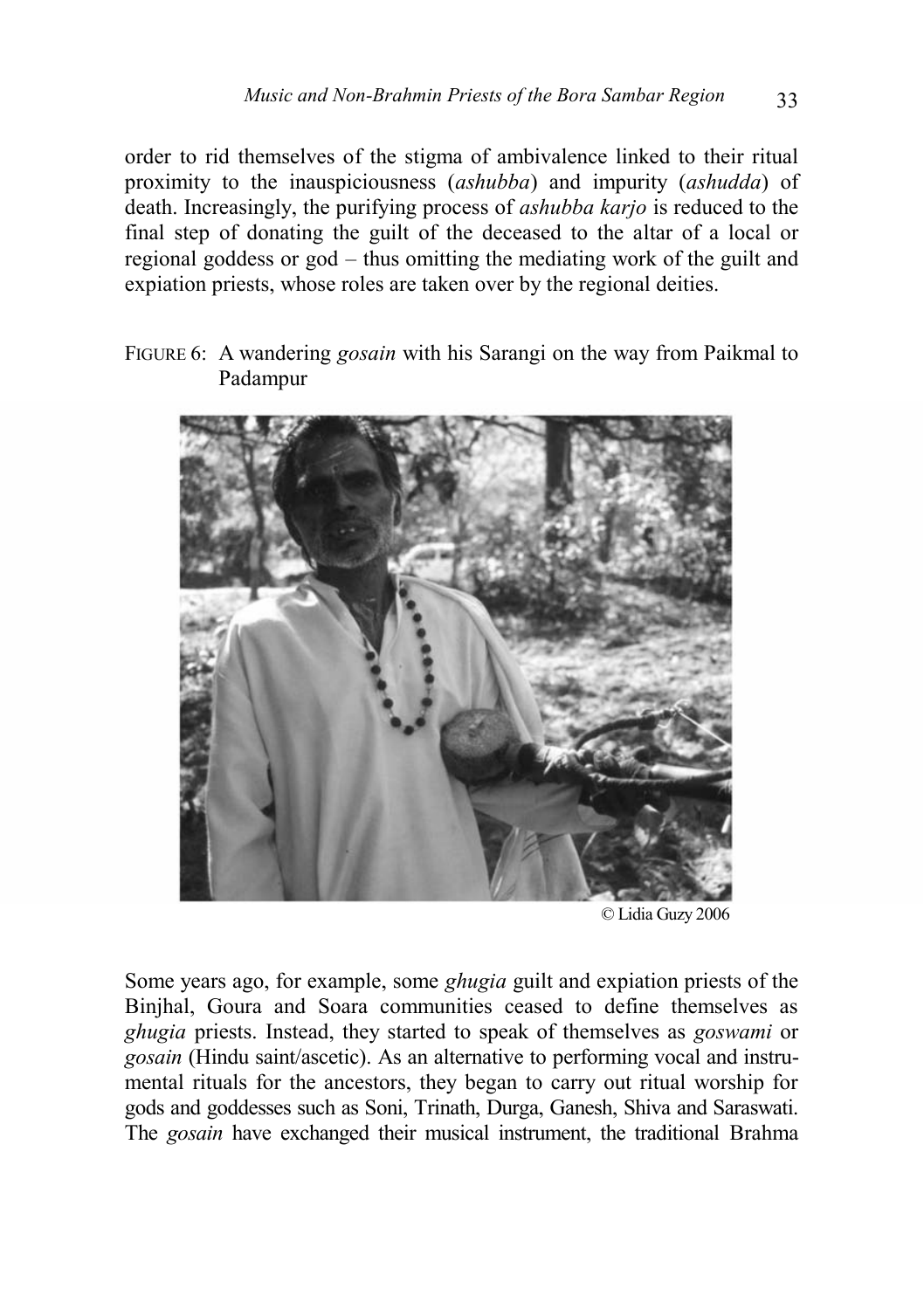Veena, for with a one-stringed violin, called Sarangi*,* in which the goddess Saraswati is supposed to reside.

The former *ghugia* today recites the myths and songs from the Bhagavad Gita, a Hindu Puranic narrative. He travels from village to village as a wandering singer and priest. No community calls him to perform his worship and he no longer chooses a specific community. He arrives by himself in order to recite and sing his various religious stories. In return for his performance, he receives lentils and uncooked rice from the villagers. Besides the songs from the Bhagavad Gita, certain melodic hymns for local goddesses, sung by these newly emerged itinerary priests, have gained a special regional fame.

As a result of the disappearance of the tradition of the guilt and expiation priests, certain local and regional deities of the Bora Sambar region have gained a new popularity. As a rising number of guilt and expiation priests abandon their ritual task of mediating communication with the hereafter, regional gods and their temples that fill this gap become more attractive. This is for example the case with the cult of the Goddess Tarini<sup>18</sup>, a former jungle goddess of the Kheonjhar region of southern Odisha, who in recent years has won pan-Odishan fame. Her popularity and vibrant worship is visible in the recently constructed Tarini temple next to the road between Padampur and Paikmal. Her prominence is due to the fact that her worship is considered to finalise the circles of inauspiciousness and impurity passed through in the context of post mortem memorial rituals. By means of religious songs sung for her, the goddess Tarini can, namely, be incited to absorb ritual impurity. For the same reasons, the regional temples of Harishankar and Nursingnath have regained popularity in recent years.

Another example of social change is the recent discourse on Daan Chheeka led by senior representatives and authorities of the Gond community from Chhattisgarh and Odisha.<sup>19</sup> The elders of the Gond community have decided to completely abandon the tradition of Daan Chheeka*.* The ritual work of Daan Chheeka has been categorised by them as *kin kamo* – a bad or mean work associated with begging (*magiba/vikya lok*) and, thus, a low social status. The senior authorities and representatives of the Gond collectively refused to be associated with the socially pejorative category of beggars any longer. The *porgonia,* the ritual specialists of the Gond, thus had to abandon

<sup>&</sup>lt;sup>18</sup> The Goddess Tarini is a former local goddess who has gained exceptional regional popularity around Odisha due to the spread of her worship through the Internet. See Mallebrein 2004: 155–165.

<sup>&</sup>lt;sup>19</sup> The Gond of the Bora Sambar region are spread over the territory of both states. This discourse was recorded in the Padampur region in 2010.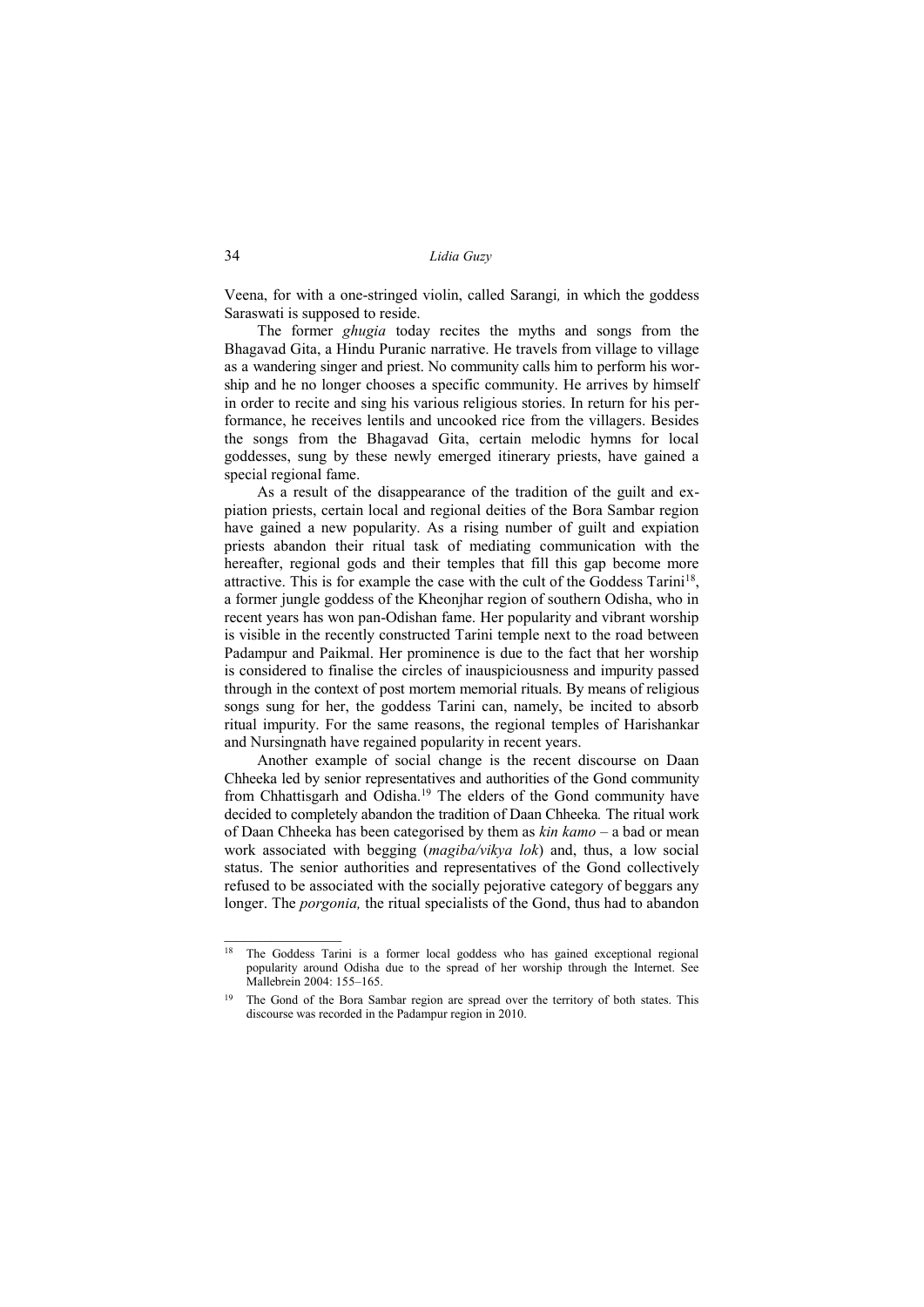the tradition of musical recitations and invocations as well as the ritual begging for rice during the mortuary Daan Chheeka rites. Following the verdict of the elders of their community, they collectively destroyed their traditional instruments. The *porgonia* priest-musicians have today radically broken with the tradition of accepting the spiritually poisoned gift (*daan chheeka*). The former non-Brahmin priests of the Gond refuse to make any further comment on their tradition: "The community has decided – all is closed now."<sup>20</sup>

In silencing their tradition through a self-inflicted memocide.<sup>21</sup> the former *porgonia* define themselves today simply as Gond. Their Daan Chheeka tradition has been totally abandoned and replaced either by 1) domestic ancestor worship, in which texts referring to dominant South Asian ideas of Brahman or to dominant trans-local narratives of the Vedas are recited; 2) by worship in the village temple of the god Bura Raja or Shiva, where the dead are purified (*suddo pai* = in order to make them pure); or 3) by purification rites at the river Ganga, where the dead are considered to receive an absolute and definitive redemption.

Through the shift from local dialogues to dominant South Asian narratives and through the destruction of their ritual instruments, a violent cultural amnesia seems to be spreading through the subaltern Gond community of the Bora Sambar region. The local system of the non-Brahmin guilt and expiation priest-musicians and their music is generally highly vulnerable to processes of modernisation, memocide, cultural forgetting and the rejection and reduction of rituals. The social change which is traceable in a multitude of internal cultural dynamics becomes dramatically visible in the abandonment and the highly symbolic collective destruction of the traditional instruments. In an act of auto-aggression the community creates a new social identity by force, which adopts new religious and musical traditions, a process most noticeable in the rise and popularity of new religious centres with devotional music characterised by ritual recitation, devotional hymns and rhymes of praise dedicated to regional Hindu goddesses.

<sup>20</sup> Anonymous interview, 15 February 2007.

<sup>&</sup>lt;sup>21</sup> The term "memocide" denotes the cultural dynamics of a collective and culturally eradication of the cultural memory of a minority society due to the influence of hegemonic value-ideas of a majority society. In the Indian context, the hegemony of Hindu values has produced a memocide in many small indigenous communities through the spread of hegemonic religious practices, ideas and narratives (see Samaddar 1998).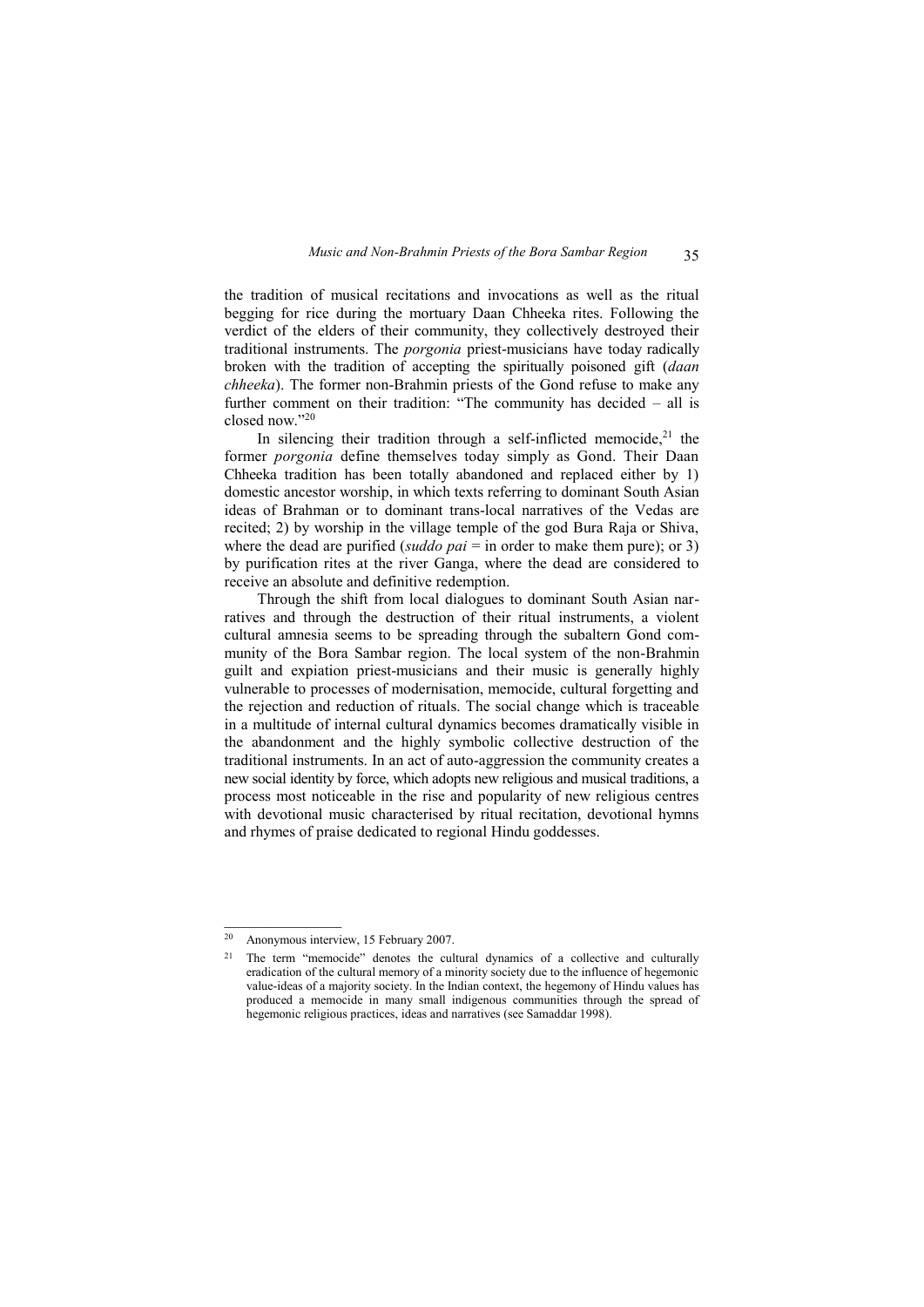## **Conclusion**

 $\mathcal{L}$  , we have the set of  $\mathcal{L}$ 

The diverse non-Brahmin priest-musicians of the Bora Sambar region are a living archive of cultural and musical wealth. Through their various musical traditions, they preserve a unique cultural consciousness and a local system of ideas and values regarding divinity, death and healing. In the Daan Chheeka ritual, human loss is made present in the experience and perception of the sound (*sur*) of particular instruments. The experience of sound seems to entail healing and restructuring effects through its sensual and transformative powers. In this context, the people of the Bora Sambar region understand the symbolic and factual flow of donations during Daan Chheeka as a transfer of gifts from one world to another. The movement and flow of alms is metaphorically equated with the micro-movements of sound vibrations, expressing ideas of post-mortem transformation processes and the absence of the deceased. The concept of *sur* establishes music in the Bora Sambar region as a medium of spiritual purification, prevention and finally healing. The sound, *sur*, which itself is transitional and temporary in nature, operates as a cultural metaphor of transfer, transition and memory.

Furthermore, ritual sound can establish an aesthetic distance, which becomes effective in the healing and exorcising powers ascribed to many of the musical practices discussed. The sound itself is associated with motion and linked to spiritual liberation (*mukti*). The effect of aesthetic distancing is metaphorically intensified by the migrant, wandering status of most of the musical performers. The begging involved in particular traditions of migrant music hints at connections between local concepts of religious musical performances and trans-regional religious traditions, such as the hegemonic Hindu value of asceticism.

 All of the diverse musical traditions of non-Brahmin priest-musicians of the Bora Sambar region are connected by their proximity to ambivalent and dangerous rituals and situations of life  $-$  a social and ritual condition that classifies the non-Brahmin priest-musicians as "impure" and "inauspicious" and, therefore, of a precarious and ambivalent social status.<sup>22</sup> I would suggest that the symbolic identification of precarious and ambivalent ritual music with its performers, hints to a convergence between the medium music and its message: the transitional, migrant or passing character of music represents both 1) the ritual transition and the ritual transformation of spiritual impurity and inauspiciousness and 2) the ritual passing and banish-

<sup>&</sup>lt;sup>22</sup> The same ambivalence and mixture of impurity and inauspiciousness relates also to lowstatus Hindu Brahmins, seen for example in low-status Brahmins dealing with funeral rites within the Agharia peasant community of Western Odisha (Skoda 2005).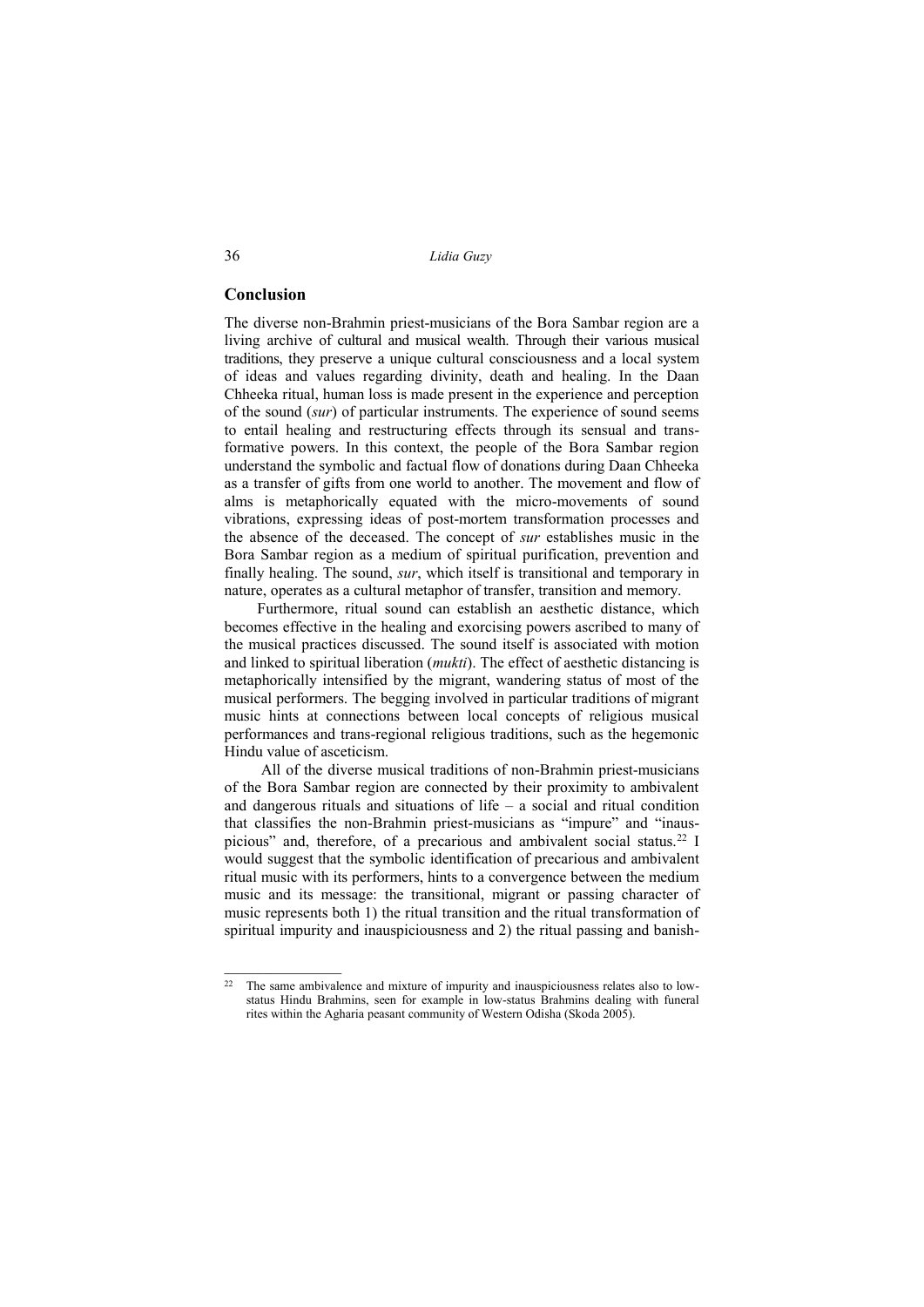ing of ailment. These transformations always imply a precarious position between the worlds. The liminality of the ritual music seems, in consequence, to stigmatise its performers socially.

Furthermore, the sounds of the specific instruments of priests-musicians of the Bora Sambar region are on the one hand acoustic metaphors and a sonic language expressing indigenous theories of sound and the sacred. On the other hand the importance of sound in the region demonstrates the interplay between trans-regional Hindu narratives and local concepts, indicating significant effects of hegemonic Hindu value-ideas in the region. Thus, moments of a memocide of vulnerable traditional cultural and musical concepts merge simultaneously with a flowering of musical creativity.

# **References**

- Biardeau, Marleine (1995): *L'Hindouisme. Anthropologie d'une Civilisation*. Paris: Champs Flammarion.
- Bijoi, C. R. (2007): Adivasis of India. A History of Discrimination, Conflict and Resistance. In: Aditi Chanchani / Kavita Kanan / Mamata Dash / Rosemary Viswanath / Sinduja Ananthkrishnan / Vidhya Ragan (eds): *This is Our Homeland. A Collection of Essays on the Betrayal of Adivasi Rights in India*. Bangalore: Equations, pp. 15–27.
- Berger, Peter (2007): *Füttern, Speisen und Verschlingen. Ritual und Gesellschaft im Hochland von Orissa, Indien*. (Indus – Ethnologische Südasien-Studien, 11). Berlin: Lit-Verlag.
- Cohn, Bernhard S. (1987): Some Notes on Law and Change in North India (originally published in 1959). In: Bernhard S. Cohn: *An Anthropologist among the Historians and Other Essays*. New Delhi: Oxford University Press, pp. 554–574.
- Fürer-Haimendorf, Christoph von / Fürer-Haimendorf, Elizabeth von (1979): *Gonds of Andhra Pradesh: Tradition and Change in an Indian Tribe*. New Delhi: Vikas Publishing House.
- Guzy, Lidia (2013): *Marginalised Music. Music, Religion and Politics from the Bora Sambar Region of Western Odisha*. Zurich: Lit-Verlag.
- Godelier, Maurice (1996): *L'enigme du don*. Paris: Edition Flammarion.
- Hertz, Robert (1907) : Contribution à une étude sur la représentation collective de la mort. *Année Sociologique* 1, pp. 48–137.
- Hertz, Robert (1970): *Sociologie religieuse et folklore*. Paris: Presses Universitaires de France (originally published in 1928).
- Hertz, Robert (1988) : *Le péché et l'expiation dans les sociétés primitives*. Paris: Èditions (originally published in 1922).
- Mallebrein, Cornelia (2004): Entering the Realm of Durga. Patkandha A Hinduised Tribal Deity. In: Angelika Malinar / Johannes Beltz / Heiko Frese (eds): *Text and Context in the History, Literature and Religion in Orissa*. Delhi: Manohar, pp. 273–299.